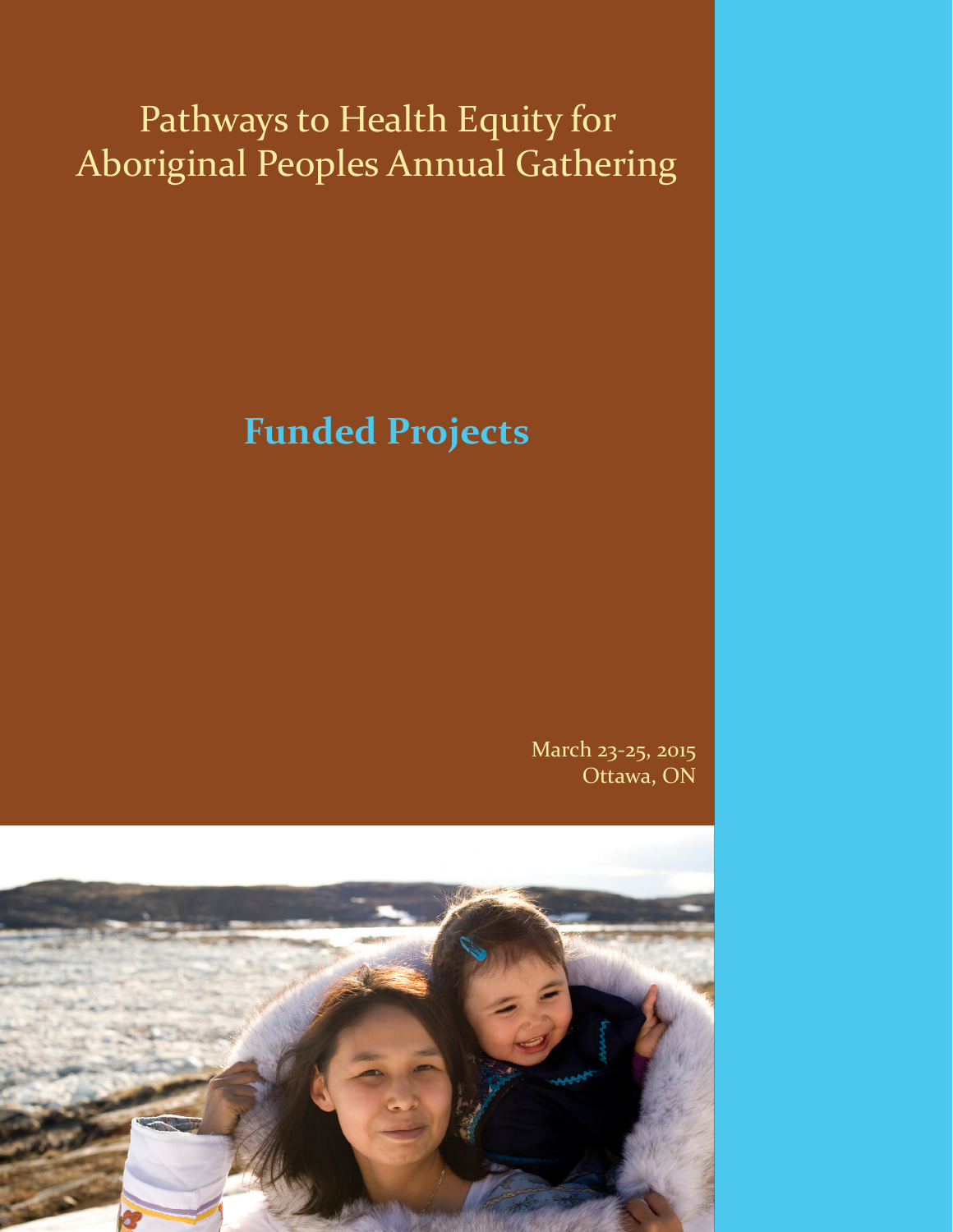

The Pathways to Health Equity for Aboriginal Peoples (Pathways) initiative aims to develop the evidence base in how to design, offer and implement programs and policies that promote health and health equity in four priority areas: suicide prevention, tuberculosis, diabetes/obesity and oral health.

Pathways is co-led by the following CIHR Institutes:

- Aboriginal People's Health
- Gender and Health
- Musculoskeletal Health and Arthritis
- Population and Public Health

For more information on this CIHR Signature Initiative, visit [http://www.cihr-irsc.gc.ca/e/43630.](http://www.cihr-irsc.gc.ca/e/43630.html) [html](http://www.cihr-irsc.gc.ca/e/43630.html) or contact:

Steven Mitchell Initiative Management Lead, Pathways Telephone: 613-941-0718 Email: [Steven.Mitchell@cihr-irsc.gc.ca](mailto:Steven.Mitchell%40cihr-irsc.gc.ca?subject=)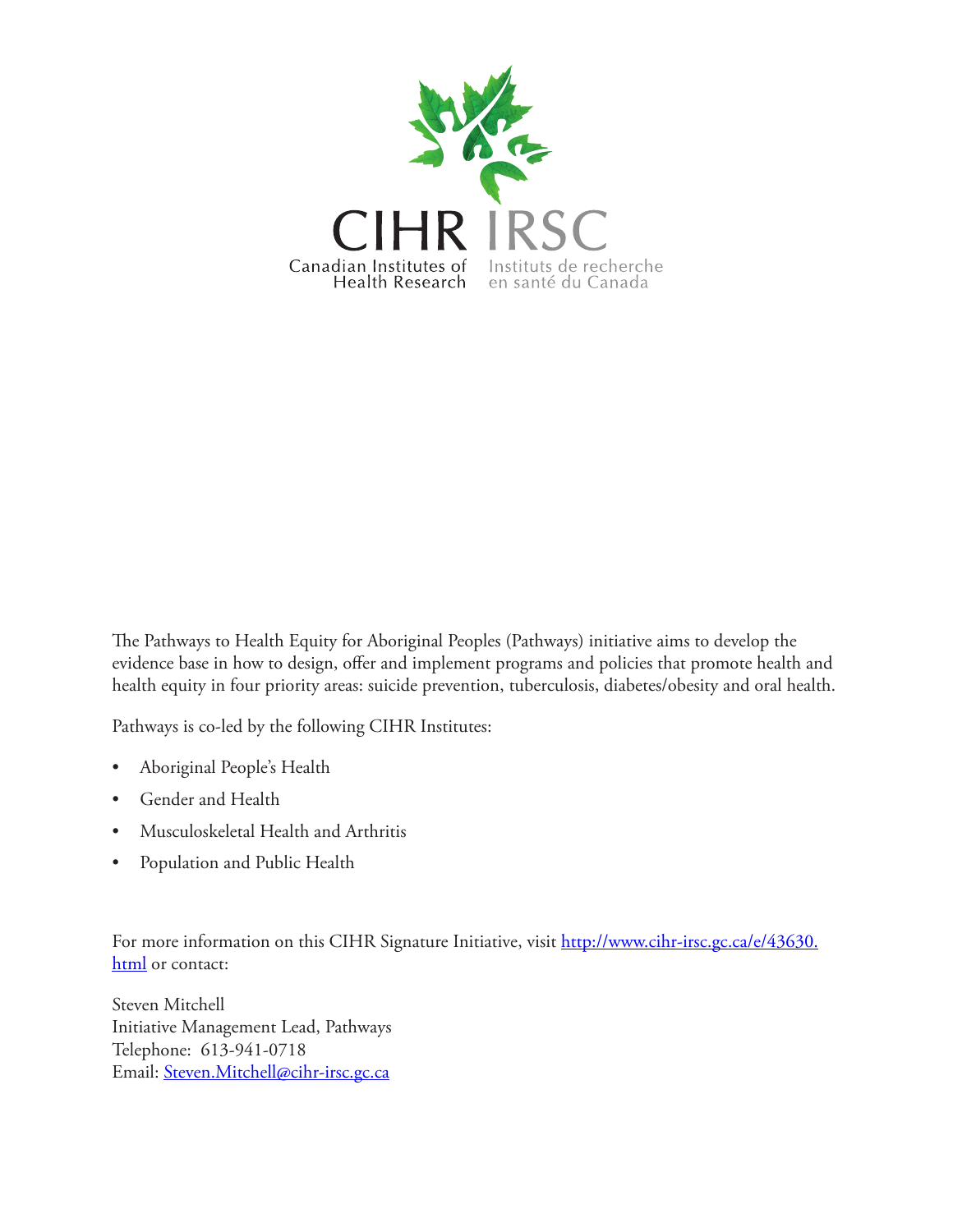# **Operating Grants: Population Health Intervention Research (PHIR)**

# **OBJECTIVES**

The purpose of this funding opportunity is to support the prompt initiation of population health intervention research on rapidly unfolding programs, policies and resource distribution approaches that have been initiated by others (e.g., policy makers) and have the potential to impact health and health equity at the population level. Many such interventions are unfolding and evolving constantly across the country, making the opportunities to initiate research more short-lived than most funding streams can effectively support. They are often planned and funded by community, non-profit, private, and/or public organizations both within and outside of the health sector (e.g., housing, environment and education). However, these efforts lack the embedded mechanisms needed for the rigorous assessment of processes and outcomes, sharing of lessons learned, and application of this knowledge to new program and policy decisions. As a result, they represent a rich but untapped collection of potential "natural experiments" that could benefit from researcher expertise and involvement.

# 2012 COMPETITION - [See results online](http://webapps.cihr-irsc.gc.ca/cfdd/db_search?p_language=E&p_competition=201212GIR)

**Understanding the impact of adapting and implementing an evidence-based mental health promotion program: The Mental Health First Aid-First Nations initiative** *Principal Investigator: Claire Crooks - Centre for Addiction and Mental Health (Toronto) Co-investigators: Jonathan Dewar, Julie George*

**Project Description:** Mental Health First Aid (MHFA) is an evidence-based mental health promotion program demonstrated to increase individuals' skills and knowledge about how to respond in a mental health crisis. Similar to regular first aid, the goal is not to turn individuals into health care providers, but to give them the skills to recognize a potential mental health crisis and intervene in a way that ensures safety until trained professionals are available. It is currently used across Canada, including in First Nations communities; however, previous evaluation in First Nations in Alberta found a critical need to culturally adapt the course. Over the past two years the Mental Health Commission of Canada (MHCC) has worked with consultants and community partners to adapt the MHFA program to be more culturally appropriate. The adapted program (MHFA-FN) is currently being piloted in three First Nations communities. The pilot process ends in March 2013, but the MHCC is committed to continuing to support the program in those three communities and begin to scale it up to other communities. The proposed research will use a combination of interviews, focus groups, implementation tracking, and surveys to study the implementation of this adapted course and whether it is acceptable to the communities, feasible to implement, and effective in changing attitudes and skills similar to the original course. The research will provide an important evidence base for MHFA-FN as it begins to be scaled up. The evaluation will also look at process issues such as what factors increase a community's readiness for the course, and to what extent communities further localize the adapted course. The impact of this research process will go beyond MHFA-FN and document challenges and successes of the adaptation process that can help other organizations who are seeking to adapt evidence-based practices for First Nations contexts.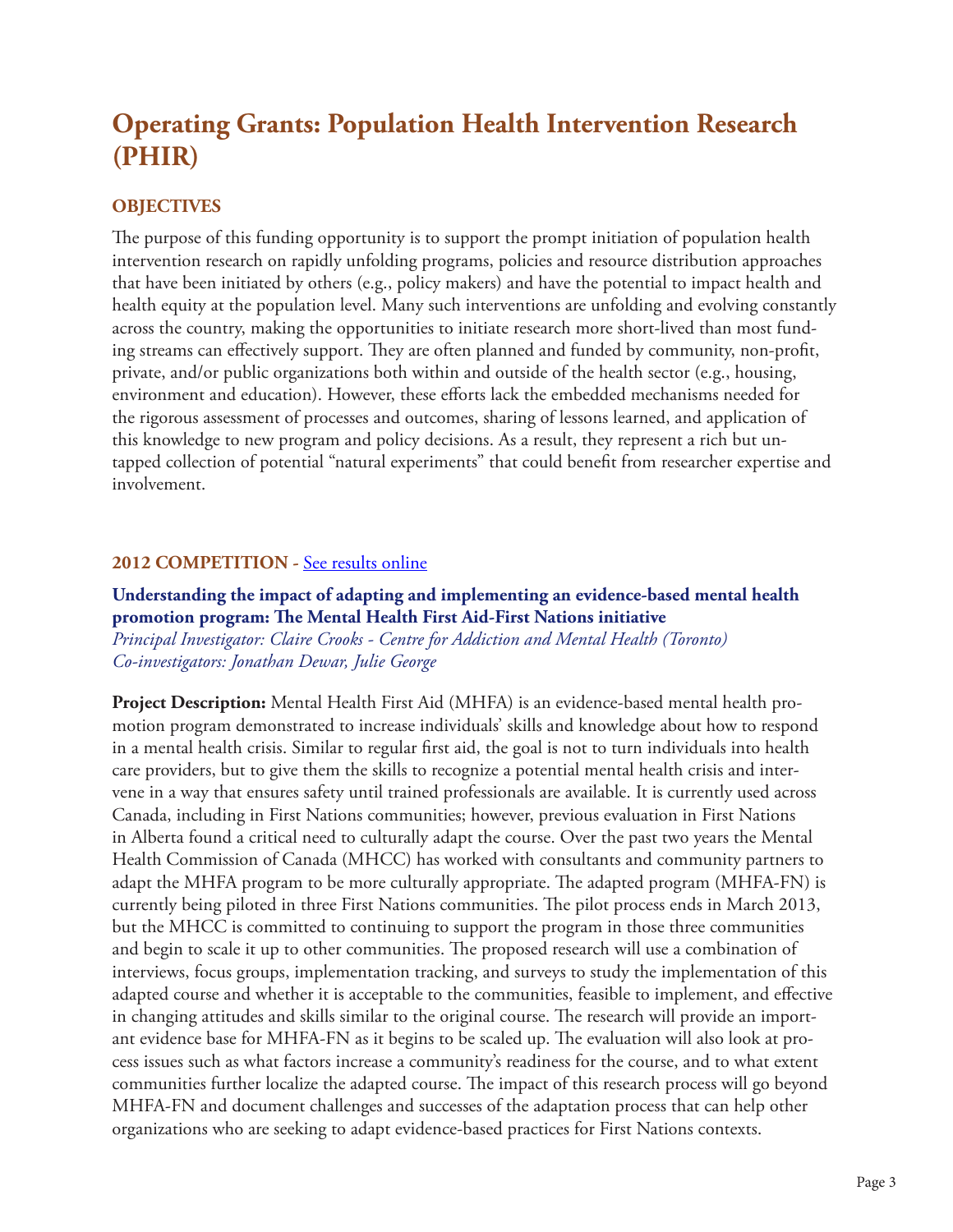### **A New Vision: Dene First Nations Perspectives on Healthy Housing**

*Principal Investigator: Linda Larcombe - University of Manitoba Co-investigators: Kathi Avery Kinew, Lancelot Coar, Pamela Orr, Brian Saulnier*

**Project Description:** Children and adults sleeping on mattresses on the floor in living rooms, moldy walls, broken windows, pails instead of toilets and expressions of despair are frequent images in the Canadian media associated with Manitoba First Nations on-reserve housing These conditions contribute to an array of respiratory infections, tuberculosis, chronic illnesses and mental illness. The federal government's response or intervention to the housing crisis in the north was to provide funding to communities who qualify and apply to programs through Canada Mortgage and Housing Corporation under Canada's Economic Action Plan. In Manitoba over 30 million dollars flowed through Canada Mortgage and Housing Corporation for new constructions on reserve between 2009 and 2011. Now in 2012, one year after this program ended there still is a crisis where inadequate housing seriously burdens the physical, social, spiritual and emotional health of northern FNs. The two Manitoba Dene communities, Northlands Denesuline First Nation and Sayisi Dene First Nation, identified a lack of vision for housing that integrates their cultural and social values, and practical needs with existing housing policies and programs. The communities are prepared to evaluate the impact and relevance of the Canada's Economic Action Plan program for their community and explore how on-reserve housing stock can meet the need to be sustainable, culturally relevant, safe, and function within the Dene traditional lifestyle. The community lead project will tap into the creative energies of the youth to develop a vision to discover, envision and create culturally relevant housing and change policies to better reflect Dene values. The goal of this program is for the Dene communities to take stock of their housing post Canada's Economic Action Plan and to envision culturally relevant housing that promotes health equity, mental health, and a decreased burden of chronic and infectious diseases.

# **Informing the "Strategy against Tuberculosis for First Nations on-Reserve": Evidence from the "Determinants of TB Transmission Project**

*Principal Investigator: Richard Long - University of Alberta Co-investigators: Sylvia Abonyi, Paul Hackett, Deanne Langlois-Klassen, Maria Jane Mayan, Pierre Plourde*

Project Description: The disparity in TB rates in Aboriginal peoples as compared to Canadianborn "others" resulted in the release, in June 2010, of a highly publicized report of the Standing Committee on Health of the House of Commons; "The Way Forward: Addressing the elevated rates of tuberculosis infection in on-reserve First Nations and Inuit communities". It was followed in March 2012, by the release from Health Canada of a Strategy against Tuberculosis for First Nations on Reserve, hereafter referred to as "The 2012 Strategy". This strategy is meant to evolve to meet the heterogeneous and changing demands of vulnerable reserve communities across Canada. Research, the collection of surveillance data and the engagement of First Nations communities are promoted in The 2012 Strategy. However, the strategy itself has no research arm, no start-up data and no explicit recommendations about how to engage First Nations communities. Both the development and implementation of The 2012 Strategy have the potential to impact health and health equity at the population level. For the purpose of this initiative The 2012 Strategy and the remarkable demographic and geographic disparity of TB on the Prairies constitute a natural experiment. Successful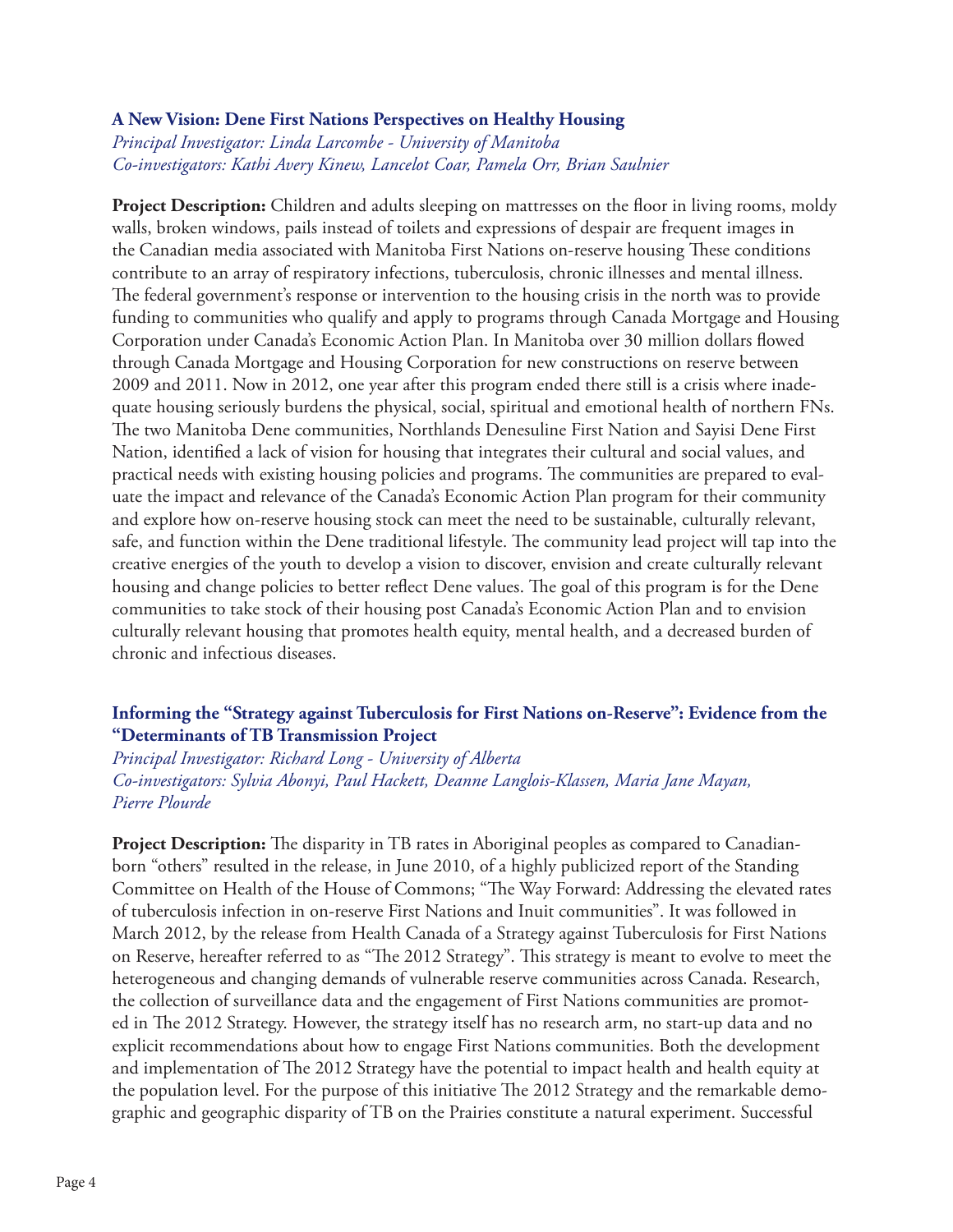implementation of the 2012 Strategy on the Prairies will require evidence in combination with stakeholder support. As such, we propose to use the databanks and organizational resources of The Determinants of TB Transmission in the Canadian-born Population of the Prairie Provinces (DTT) project, a mixed-method, prairie-wide CIHR and Health Canada funded project scheduled to end March 31st, 2013.

# **Monitoring & supporting Arctic Char distribution program for pregnant women in Nunavik to improve maternal & child nutrition**

*Principal Investigator: Michel Lucas - Université Laval Co-investigators: Éric Dewailly, Pierre Ayotte, Mélanie Lemire, Gina Muckle, Catherine Pirkle*

**Project Description:** The objective of this research project is to evaluate a risk reduction program proposed by community nurses for pregnant women exposed to food chain contaminants in Nunavik. This program will promote the consumption of Arctic char, by distributing the fish once weekly to pregnant women living along the Hudson Bay. Arctic char contains very few contaminants and is very nutritious. We will evaluate the acceptability of the program to pregnant women, how efficient the program is at reducing contaminant intake (especially mercury), and if the program improves food security and nutrition. Results of this project will help regional public health authorities to recommend or not a generalization of the program to all Nunavik communities.

### **2013 COMPETITION -** [See results online](http://webapps.cihr-irsc.gc.ca/cfdd/db_search?p_language=E&p_competition=201312GIR)

**Housing in the Canadian Arctic: Assessing the impacts of rehousing for Inuit health** *Principal Investigator: Mylene Riva - Université Laval Co-investigators: Belkacem Abdous, Ross Bailie, Jill Baumgartner Laurie Chan, Éric Dewailly, James Dunn, Mark Goldberg, Richard Menzies, Gina Muckle, Louise Potvin, Thierry Rodon*

**Project Description:** A large proportion of Inuit households live in inadequate housing conditions. In 2006, 39 and 49 percent of the population in, respectively, Nunavut and Nunavik reported living in overcrowded houses, vs. 3 percent of non-Aboriginal Canadians. These poor housing conditions are compromising population health and communities' capacity for social and economic development. Studies have shown that rehousing may improve health directly or indirectly through psychosocial pathways. To date few studies have assessed the health impacts of rehousing in Aboriginal communities, and none among the Inuit. Set in Nunavik and Nunavut, this interdisciplinary project aims to examine whether rehousing - by reducing exposure to overcrowding and improving housing quality - is associated with better health directly, and indirectly through psychosocial pathways. This intervention focusses only on the social housing sector. In the Canadian Arctic, 60 percent of the population in Nunavut and over 90 percent in Nunavik live in social housing. Single-person and family households will be recruited to the study; within households, all adults aged 18 years and older will be invited to participate. Data will be collected 4-6 weeks prior and 15-16 months after rehousing. Questionnaires will assess: housing conditions; mental and physical health, and stress; psychosocial factors, and socioeconomic information. Objective health measurement (blood pressure) will also be taken. This project will provide novel evidence pertaining to health and psychosocial impacts of rehousing, in relation to changes in overcrowding and housing quality. This type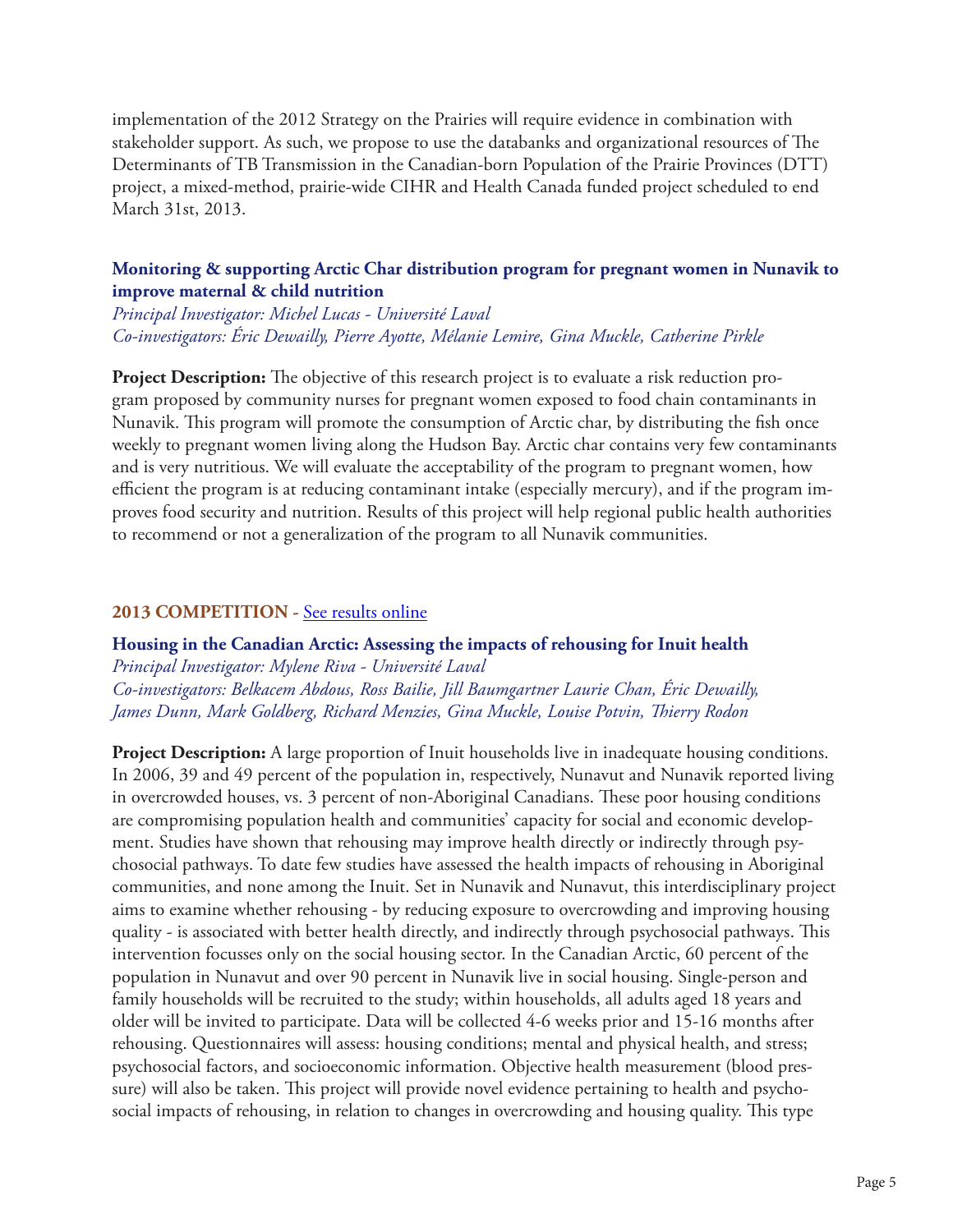of project has been identified as required to build effective evidence-based cases justifying greater investments in affordable housing in the Arctic. Evidence will be integrated in the formulation of housing strategies currently underway in Nunavik and Nunavut. This project has been developed in collaboration with regional housing and health organizations.

# **Applied Public Health Chairs - Pathways**

# **OBJECTIVES - [See results online](http://webapps.cihr-irsc.gc.ca/cfdd/db_search?p_language=E&p_competition=201405CPP)**

CIHR and the Public Health Agency of Canada have partnered to fund Applied Public Health Chairs (APHC). The APHC program supports innovative population health research that improves health equity for citizens in Canada and around the world. This can be achieved through interdisciplinary collaborations and mentorship of researchers and decision makers in health and other sectors.

Pathways funded Applied Public Health Chairs as a means to support Aboriginal health research in Canada. Public Health Chair researchers funded under the Pathways Initiative solely focus on population health intervention research relevant to Aboriginal Peoples' health and address one or more of the four Pathways exemplars (oral health, tuberculosis, diabetes/obesity, suicide prevention). Chairs take part in the Pathways meetings and related activities as a means of leveraging their work and that of other Pathways investments. Overall, the Pathway-related Chairs will contribute to building the knowledge base, mentoring, and increasing researcher capacity in cross-cutting themes that are relevant to one or more of the Pathways exemplars.

# **Applied Chair in Resilience and Childhood Obesity**

*Jonathan McGavock - University of Manitoba*

**Project Description:** Children raised in low socio-economic environments are more likely to become overweight or obese, particularly First Nations youth. The program of research outlined here is designed to develop pragmatic after school programs that protect youth living in poverty from excessive weight gain. We are also trying to understand what school-level factors contribute to the protection against obesity in children who experience dramatic declines in household income.

# **Clearing the Pathways to Health Equity: CIHR Applied Public Health Chair in Indigenous Health Information and Knowledge Systems**

*Janet Smylie - St. Michael's Hospital (Toronto)*

**Project Description:** Aboriginal people in Canada experience a high burden of illness compared to the general Canadian population. In this research Chair Program, Dr. Smylie proposes to work with Aboriginal health leaders, health researchers, and Aboriginal communities. Her goal is to make sure that health research projects aimed to address the health problems for Aboriginal peoples build on Indigenous leadership, worldviews, knowledge, and practices.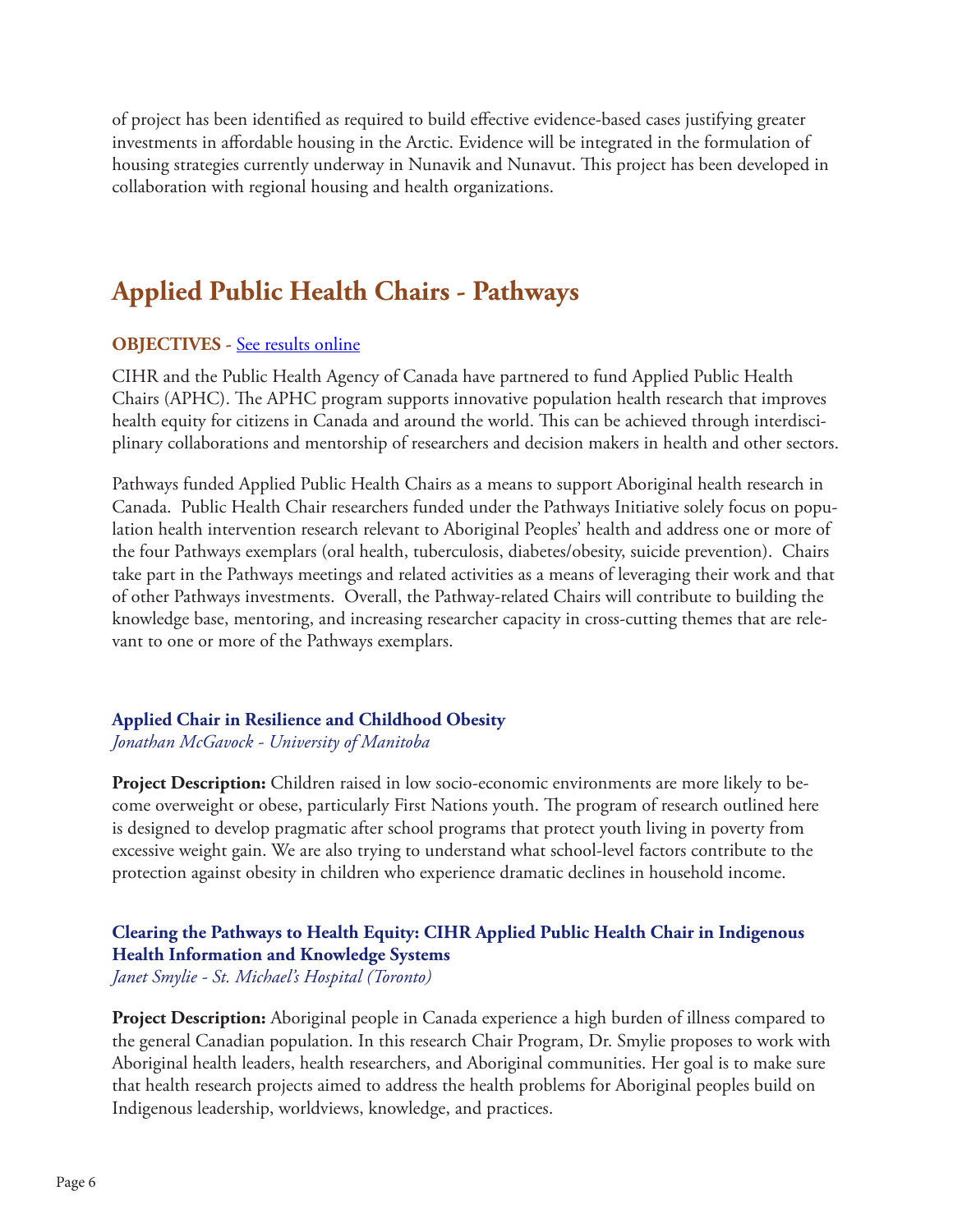# **Team Grants: Circumpolar, wellness, resilience and suicide prevention (Arctic Council)**

# **OBJECTIVES - [See results online](http://webapps.cihr-irsc.gc.ca/cfdd/db_search?p_language=E&p_competition=201401TCS)**

In the Arctic, Indigenous peoples have experienced numerous challenges associated with rapid changes and historical policies, including: threats to language and culture; erosion of traditional support networks; and changes to traditional diet and communal food practices. These challenges, often coupled with a sustained lack of economic opportunity, due, in part, to relative geographical isolation, have contributed to poor social and health outcomes. Perhaps most poignantly, the Finnish and Swedish Saami, Alaskan Indigenous Peoples and Canadian Inuit have all experienced increases to the youth suicide rates over the last four decades.

In relation to the broad array of interventions currently being used in Arctic regions to promote resilience and well-being, there is a need to understand which interventions are most promising, with whom and under what circumstances. (i.e. Have they been evaluated? What is the evidence-base? How have communities and community leaders been involved in shaping these interventions? How culturally appropriate are they? How can approaches be compared across other states/ jurisdictions/ settings/ populations?)

The ultimate goal is to enable communities across Arctic States to develop and implement new activities/interventions and/or to enhance or improve upon existing activities with the confidence of a body of evidence behind them.

# **RASP: Resilience and Suicide Prevention project**

*Principal Investigator: Eduardo Chachamovich - Douglas Hospital Research Centre (Verdun, Québec) Co-investigators: Minnie Grey, Laurence Kirmayer, Stephanie Lloyd, John Stuart Jr., Gustavo Turecki, Lisa Wexler*

**Project Description:** The RASP project aims to assess the process and outcomes of three suicide prevention and wellness promotion initiatives in the Arctic. This proposal is a collaboration between Alaska and two Canadian Arctic communities in order to identify and investigate promising interventions in those fields. Researchers and community members will study the ASIST training in the Inuvialuit Settlement Region, the Community Liaison Wellness Worker program in Nunavik, and the Teck John Baker Youth Leaders (TJBYL) Program in Alaska. A mixed method approach will be used. Results will generate a full report with detailed recommendations on how to improve the interventions and scale them up to other Arctic regions in the globe.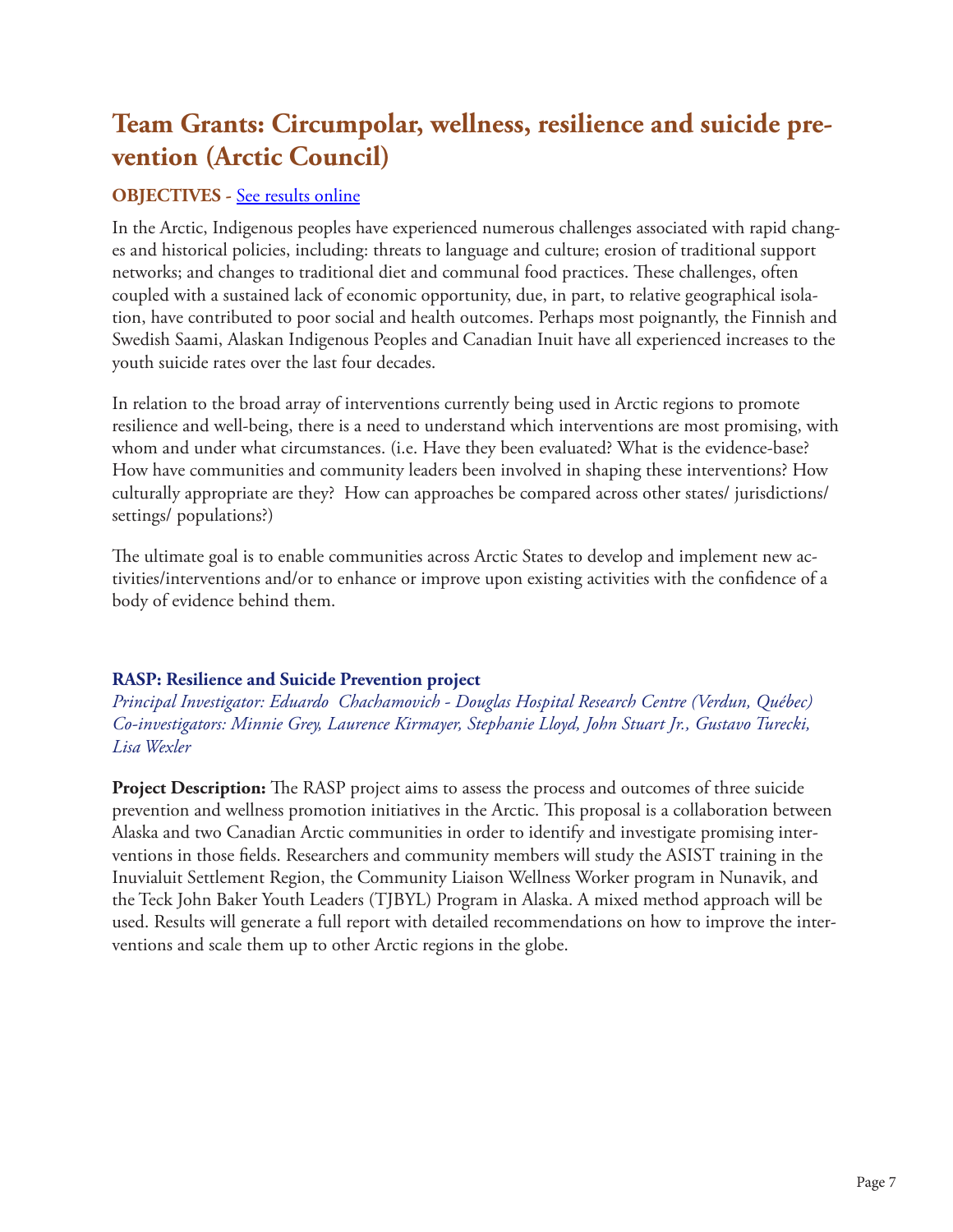# **Mental Well-Being and Suicide Prevention in Circumpolar Regions: Developing the Evidence Base and Identifying Promising Practices**

*Principal Investigator: Susan Chatwood - Institute for Circumpolar Health Research (Yellowknife, NWT) Co-investigators: Peter Bjerregaard, Gunn Heatta, Michael Jong, Siv Kvernmo, Anne Silviken, Kue Young, Priscilla Ferrazzi, Gwen Healey, Vanessa Hiratsuka, Jim Martin, Jenny Tierney*

**Project Description:** Promoting mental well-being and preventing suicide is a high priority among circumpolar regions. A systematic synthesis of what has been done and what works and does not work across the Arctic will enable circumpolar regions to learn from one another. We have assembled an international team of researchers, administrators, and clinicians in partnership with regionally based community organizations and Indigenous-controlled health care agencies to summarize regional patterns, trends and determinants; create an inventory of existing programs and services; and conduct detailed case studies of innovative approaches in 5 regions, with the potential for replication, adaptation, and scaling-up by other regions.

# **Partners for Engagement and Knowledge Exchange (PEKEs)**

# **OBJECTIVES** - [See results online](http://webapps.cihr-irsc.gc.ca/cfdd/db_search?p_language=E&p_competition=201312PAK)

In order to better engage First Nations, Inuit, Métis and Urban Aboriginal communities and strengthen Pathways' impact, Pathways provided funding to Aboriginal organizations to enable them to take on the role of Partners for Engagement and Knowledge Exchange (PEKEs). PEKEs will enable meaningful engagement of First Nations, Inuit and Métis peoples, communities and organizations within the Pathway Initiative. Indigenous voices, Ways of Knowing, and culture will be enhanced by involving the PEKEs.

The PEKEs will play a central role in linking and facilitating interactions among the Implementation Research Teams (IRT's) and the Applied Public Health Chairs with Aboriginal communities, other Pathways funded researchers, and policy makers and partners. The overall goal of the PEKEs is to facilitate Pathways researchers in scaling up interventions across communities and translating the findings into policies and improved health.

# **First Nations Health and Social Secretariat of Manitoba**

*Coordinator: Wendy McNab Fontaine*

# **Who**

The First Nations Health and Social Secretariat of Manitoba (FNHSSM) (as proposed by the Assembly of Manitoba Chiefs), was the only regional body to be chosen as a Partners for Engagement and Knowledge Exchange (PEKE) because of the outstanding outreach and relationships established across Canada and internationally. The FNHSSM partnership includes: University of Manitoba,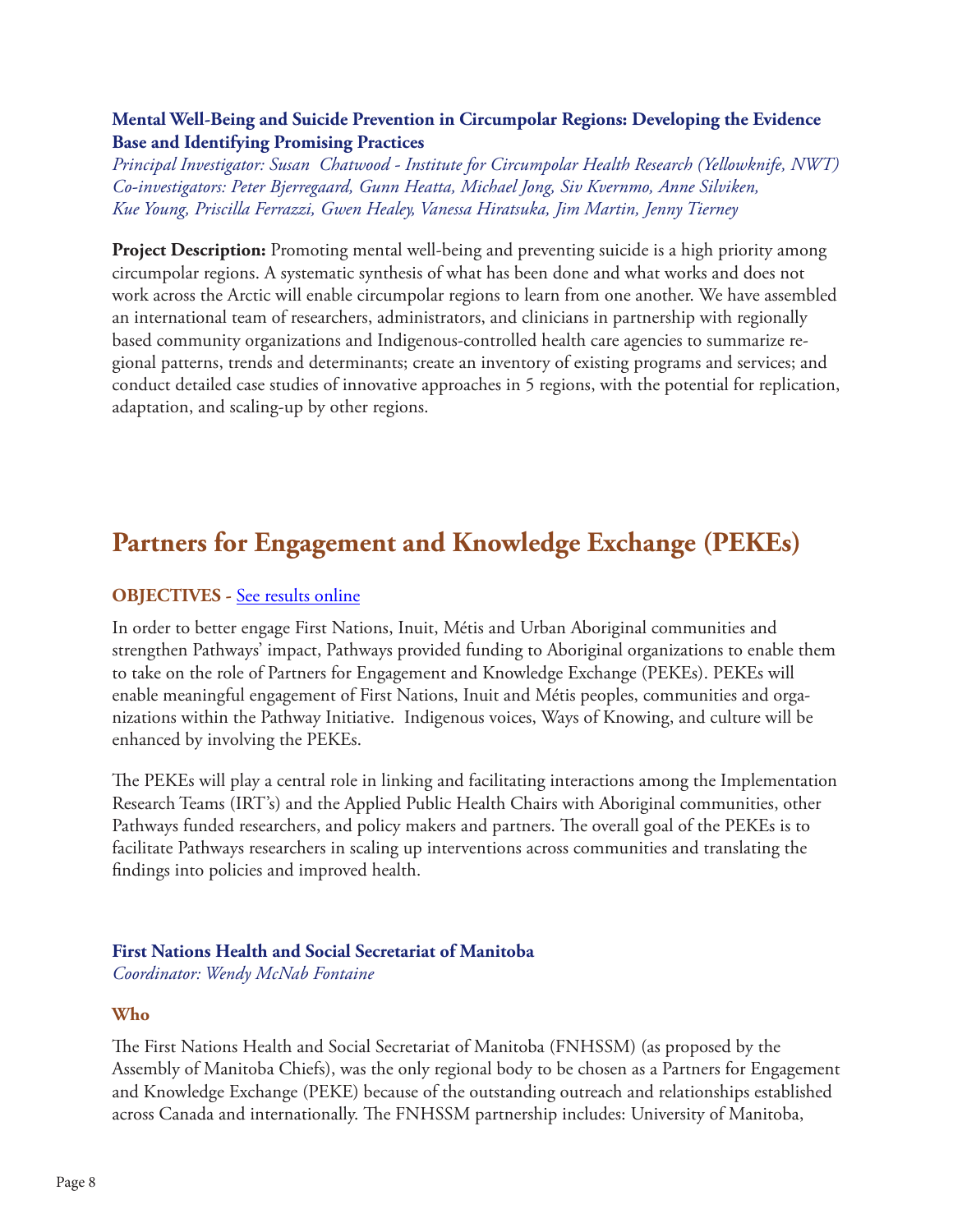University of Winnipeg, Diabetes Integration Project, University of Victoria, Indigenous Physicians Association of Canada, Aboriginal Nurses Association of Canada, National Collaborating Centre for Aboriginal Health, Saint Elizabeth, National Aboriginal Council of Midwives, Manitoba Health, Public Health Agency of Canada, First Nations and Inuit Health Branch, Te Atawhai o te Ao: Independent Maori Institute for Environment and Health and Whakauae Research for Maori Health and Development

# **Issue**

Our project is defined by wholistic health, based on the strengths of our peoples, and will not be defined or divided by the four pathologies identified in the CIHR call. The FNHSSM PEKE will engage traditional knowledge keepers and researchers to explore the literature on knowledge translation and exchange, implementation research and scalability, extract useful concepts and processes and reframe these from an Indigenous knowledge's perspective. The FNHSSM and their partners are each committed to moving from promising practices to knowledge exchange and action in communities.

# **Approach**

What we are proposing is to link elements of research, education, quality improvement, and Knowledge Translation and Exchange tools (electronic communications, web-based solutions) to facilitate the transfer of knowledge across stakeholders (traditional knowledge keepers, communities, providers, researchers and decision-makers) to: improve the quality and utility of research undertaken in communities; shift research from a focus on documenting the problem, to wise practice intervention research to inform and improve practice; learn from providers and inform providers of advances that might support their practice; and link community voice and research output with decision-makers, to ensure that evidence informs policy decision-making. The FNHSSM PEKE will bring together traditional knowledge keepers, service providers, researchers and decision-makers to share learning from this process, and encourage the framing of wise practices through this conceptual lens.

# **Impact**

As a team we will go beyond individual diseases to address health in a wholistic way, Pimatiziwin, walking in balance. We intend to strategically mobilize existing networks. The FNHSSM PEKE does not require the creation of a new mechanism, but rather focus on better utilization of existing networks and information exchange opportunities.

Our goal is to instill HOPE in the future of Manitoba First Nations and other Indigenous communities nationally and internationally, by implementing effective health interventions that improve health and also promote a positive outlook on the contribution of traditional ways of healing in the pursuit of wholistic health.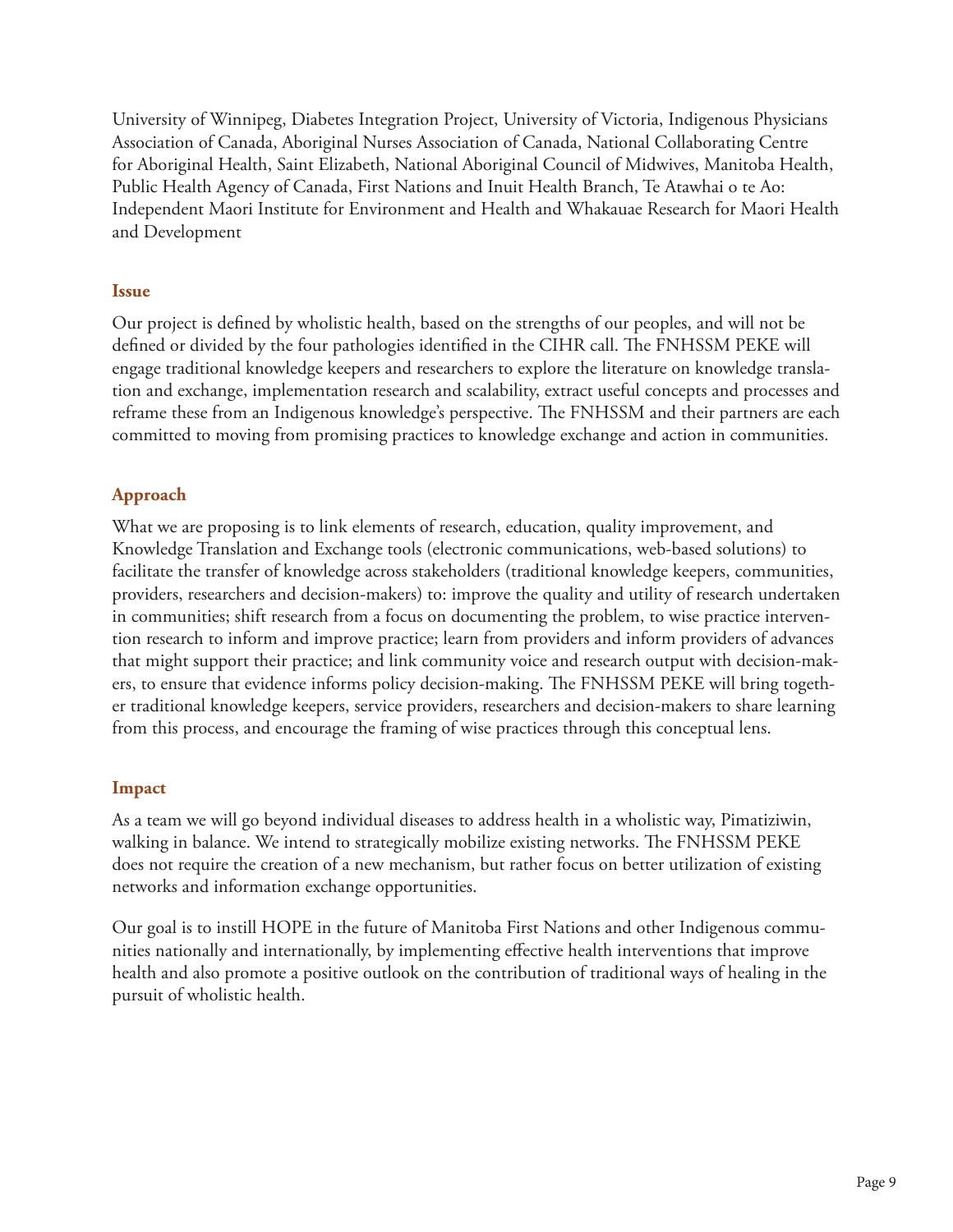### **National Association of Friendship Centres**

*Coordinator: Catherine Graham*

# **Who**

The NAFC is democratically governed, status blind and is accountable to the federal government and directly to the urban Aboriginal community. Established in 1972, the NAFC is a network of 116 Friendship Centres from coast-to-coast-to-coast. Friendship Centres are Canada's most significant off-reserve Aboriginal service delivery infrastructure, achieving 2.6 million points of contact nationwide annually. In 2011- 2012, Friendship Centres across Canada delivered over 1,493 programs and services to approximately 700,000 urban Aboriginal people.

# **Purpose**

The goal of the NAFC-Pathways-PEKE is to ensure that Friendship Centres are meaningfully and ethically engaged throughout the course of the Pathways initiative. To ensure this, the NAFC will focus on the following:

- Building community capacity to partner in Pathways research.
- Building capacity of community to turn research into action by supporting the development and implementation of community specific knowledge mobilization plans.
- Building researcher capacity to understand and respect the urban Aboriginal research environment.
- Brokering and supporting research relationships between Friendship Centres and IRTs.
- Promoting urban Aboriginal research opportunities among post secondary students.
- Supporting and facilitating the scale-up of interventions.
- Contributing to knowledge translation and dissemination activities.

# **Partners**

The NAFC-Pathways-PEKE defines partnership as encompassing three levels of engagement.

Full Partners are those who have a direct interest in the PEKE. They will participate in guiding the activities of the PEKE and will play a key role in engaging at the community level. The NAFC-Pathways- PEKE will engage 117 Friendship Centres and representatives from Provincial Territorial Associations as full partners. Full partnership has been limited in this way to ensure that the PEKE process remains community centred and driven.

Collaborators are those organizations or institutions who play a role in achieving health equity at the national level. They may be called upon to provide subject area expertise and will assist in knowledge mobilization. The NAFC-Pathways-PEKE is currently collaborating with the Centre for Aboriginal Health Research at the University of Victoria and will seek to collaborations with other relevant organizations or institutions as work progresses.

Stakeholders are those organizations who will either be impacted by Pathways research outcomes or who may have the potential to participate in the scale up of interventions. Their main role will be to review and disseminate knowledge translation materials. Those organizations that consider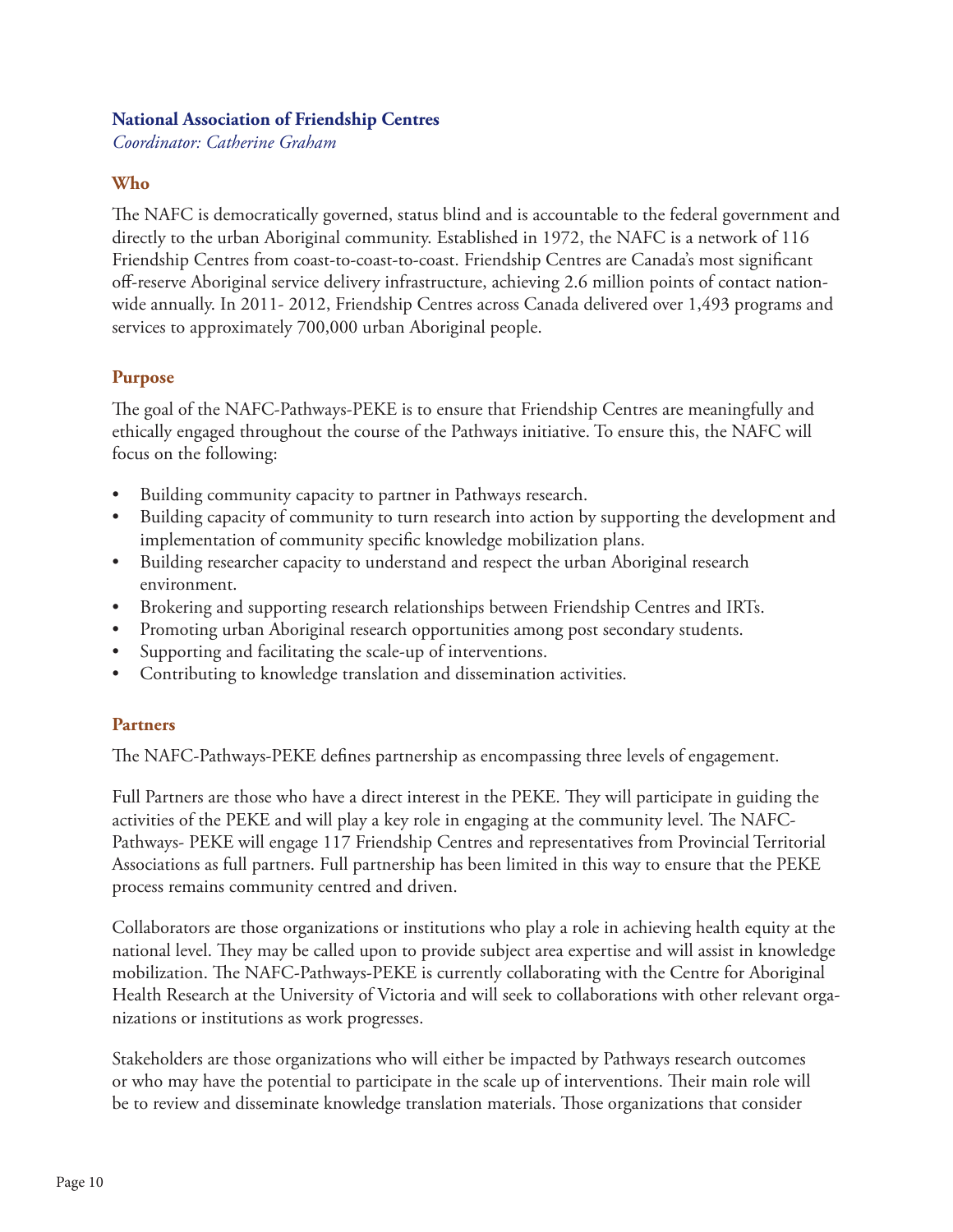themselves as potential stakeholders are welcome to contact the NAFC-Pathways-PEKE manager to discuss opportunities.

# **Impact**

The NAFC-Pathways-PEKE will impact Friendship Centres in two key ways. First, through their participation in Pathways related activities Friendship Centres will be in a position to guide research and leverage findings to advocate for additional program and service funding. Second, Friendship Centres will have the opportunity to develop or increase their capacity to participate in and/or conduct research within their communities.

# **Native Women's Association of Canada**

*Coordinator: Amy Nahwegahbow*

# **Who**

The Native Women's Association of Canada (NWAC) has been the nationally recognized voice of Aboriginal women since 1974. NWAC is made up of twelve Aboriginal women's organization called Provincial, Territorial Member Associations (PTMA's) that are spread across Canada with a collective goal to enhance, promote, and foster the social, economic, cultural and political well-being of First Nations and Métis women within First Nation and Canadian societies. NWAC works to preserve Aboriginal culture, achieve equality for Aboriginal women, and have a say in the shaping of legislation directly affecting Aboriginal women, their families and communities.

NWAC's mission is to help empower women by being involved in developing and changing legislation which affects them, and by involving them in the development and delivery of programs promoting equality for Aboriginal women. As a leader both domestically and on the international stage, NWAC works to improve the human rights of Aboriginal women and is dedicated to promoting gender equality issues through research, policy, programs, and practice. Through activism, education, policy analysis and advocacy, NWAC works to advance the well-being of Aboriginal women and girls, as well as, their families and communities.

NWAC has 40 years of experience in advocating for and actively participating in initiatives geared toward improving the health and well-being of Aboriginal women. NWAC has developed strong connections with grass roots women, knowledge holders, and is a mechanism by which Aboriginal women voice their concerns and create lasting change.

# **Purpose**

The NWAC PEKE will help facilitate a receptive environment for collaboration between IRTs and Research Chairs with Aboriginal women, communities, policy makers and partners for the implementation of the CIHR Pathways Program, while also advancing NWAC's priorities and objectives in health.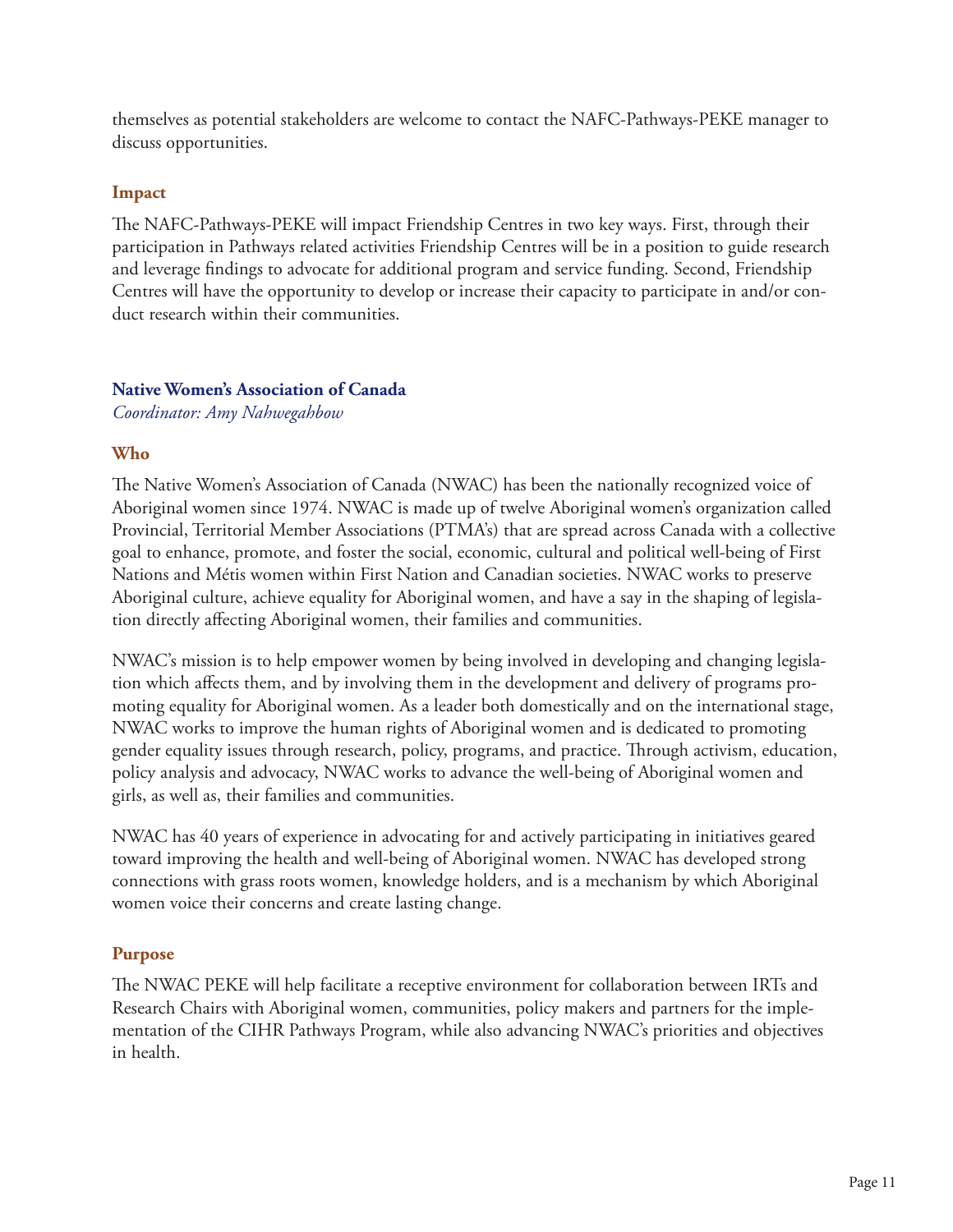THE NWAC PEKE will help enable learning across research teams and communities - support the translation of research findings into policies, scale-up community interventions, and improve health outcomes among Aboriginal women and their children (families). The NWAC Advisory Committee is an essential element to facilitating community involvement and oversight in the exchange of knowledge, and includes key role of Elders and youth as advisors on Committee.

# **Issue**

Aboriginal women represent a disproportionate number, in comparison to non-Aboriginal women, with ill health and chronic disease in Canada. The fact that the majority of Aboriginal women are caregivers in their communities often raising their families single handily and are in most cases subject to poverty and violence is a major concern.

# **Approach**

The NWAC PEKE places the unique experiences, challenges and needs of Aboriginal women and their children at the center of its work. Women are the heart of the Aboriginal family and NWAC has longed seen women/mothers as being the true knowledge holders, health care decision-makers and health-care providers for their families throughout the life span. Aboriginal families represent the most powerful forum for preventing, mitigating, healing from and or living with tuberculosis, dental caries, obesity/diabetes, and suicide.

The NWAC PEKE supports the full participation of Aboriginal women and applying a cultural framing that reflects Aboriginal ways of knowing, their histories, and current realities and circumstances. NWAC will apply a CR-GBA to the research framework, methodology and tools, monitoring and evaluation - to integrate a gender perspective to better understand how women and men differ often very significantly in patterns of illness, risk factors, treatments and social contexts that will lead to better health outcomes.

NWAC PEKE supports a community-based participatory research approach that will encourage positive, respectful, mutually beneficial research, as well as, to improve the culture and practice of health research with Aboriginal Peoples.

# **Impact**

Assessing the impact of tuberculosis, dental caries, obesity/diabetes and suicide on the lives of Aboriginal peoples, women in particular, will shed light on the social and economic costs of healthy living for our communities and the governmental bodies responsible for addressing Aboriginal health.

This project will equip families with the knowledge and strategies to improve their immediate surroundings where they live and raise their children, and provide them with avenues and alternatives to the provision of nutritious foods and healthy family role models that will ultimately translate into the healthy adult lifestyles and reduced risks related to all four pillars.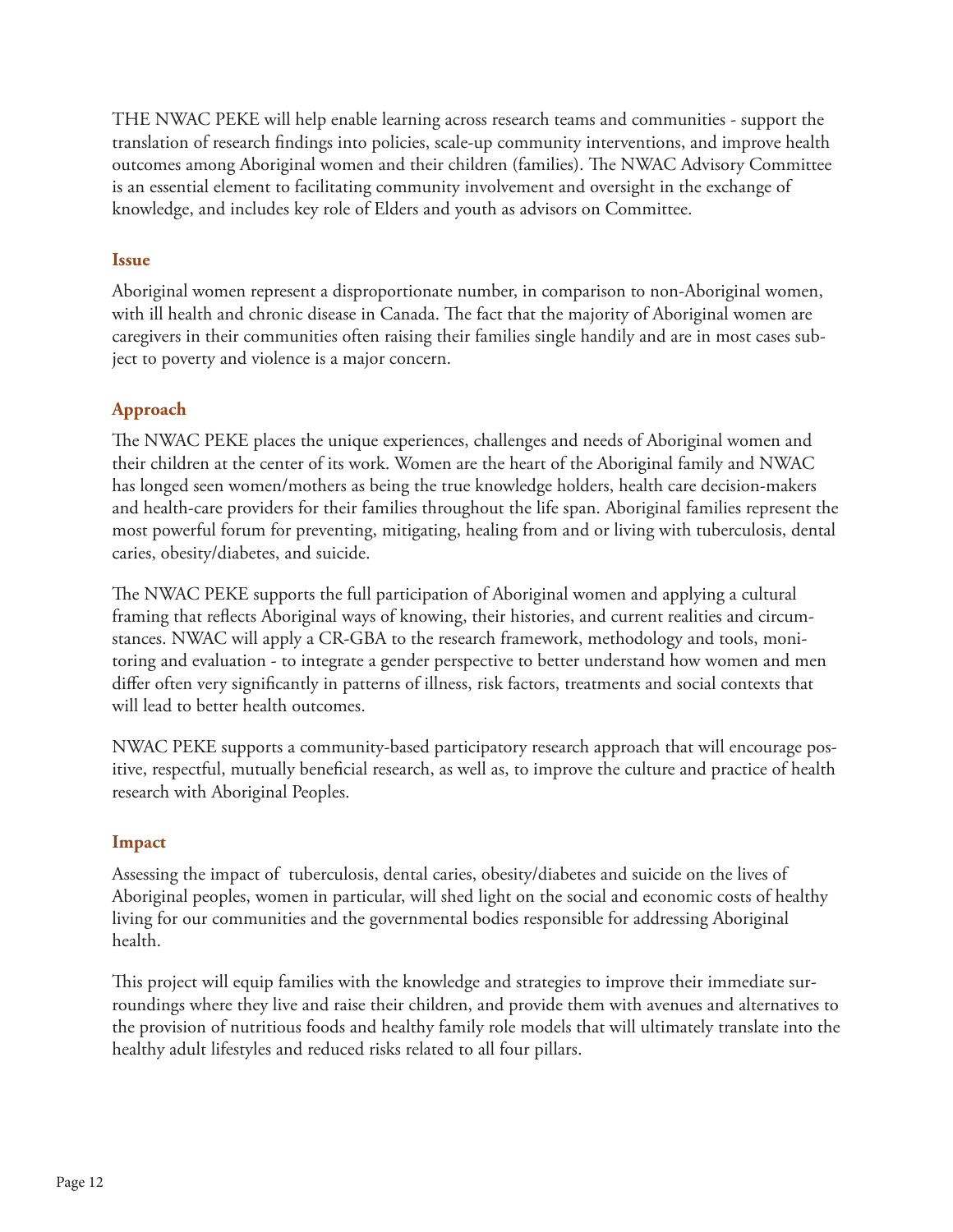# **Operating Grant: Pathways Implementation Research Teams Component 1**

# **OBJECTIVES**

The Pathways Implementation Research Teams Component 1 (IRT C1) Funding Opportunity supports the overall goal of Pathways to develop a better understanding of how to design, implement and scale-up interventions that will improve Aboriginal health in at least one of the following four exemplars: Suicide, Diabetes/Obesity, Tuberculosis, and Oral Health.

The focus of research supported through this funding opportunity will be on population health interventions, defined as: policies, programs and resource distribution approaches that have the potential to impact health and health equity at a population level.

Through the linked components of this funding opportunity, IRTs will conduct research to identify promising or effective interventions (Component 1 grants), enhance and/or adapt interventions to strengthen effects, equity, or reach, (Component 2 grants) and understand factors that facilitate or hinder scale-up (Component 3 grants).

**Funding Results:** [General funding pool,](http://webapps.cihr-irsc.gc.ca/cfdd/db_search?p_language=E&p_competition=201410OPA) [Oral Health](http://webapps.cihr-irsc.gc.ca/cfdd/db_search?p_language=E&p_competition=201410OP3), [Suicide Prevention](http://webapps.cihr-irsc.gc.ca/cfdd/db_search?p_language=E&p_competition=201410OP4), [Obesity/Diabetes,](http://webapps.cihr-irsc.gc.ca/cfdd/db_search?p_language=E&p_competition=201410OP5) **[Tuberculosis](http://webapps.cihr-irsc.gc.ca/cfdd/db_search?p_language=E&p_competition=201410OP6)** 

# **ORAL HEALTH**

### **Tui'kn (Passage) to Oral Health: A community-led research partnership to improve oral health in Unama'ki**

*Principal Investigator: Mary McNally - Dalhousie University (Nova Scotia) Co-investigators: Sharon Rudderham; Debbie Elaine Allison Martin, Darlene Anganis, Stacey Lewis, Jennifer MacDonald, Laurie Touesnard, Ashlee Cunsolo Willox, Margot Latimer, Jennifer MacLellan, Debora Matthews, Robert Schroth*

**Project Description:** For the past 10 years, the Tui'kn Partnership, a health-centered partnership comprised of the five Mi'kmaq First Nations communities of Unama'ki (Cape Breton), Nova Scotia, has been working to improve health and quality of life for its people. Very high rates of preventable hospital admissions for dental conditions have been discovered within the communities. This concerning data led the Tui'kn Partnership to engage with researchers to address this problem. Together, we plan to build a strong collaborative team that will use a "two-eyed seeing" approach to create solutions that will reduce oral disease and improve overall health for people living in Unama'ki First Nations.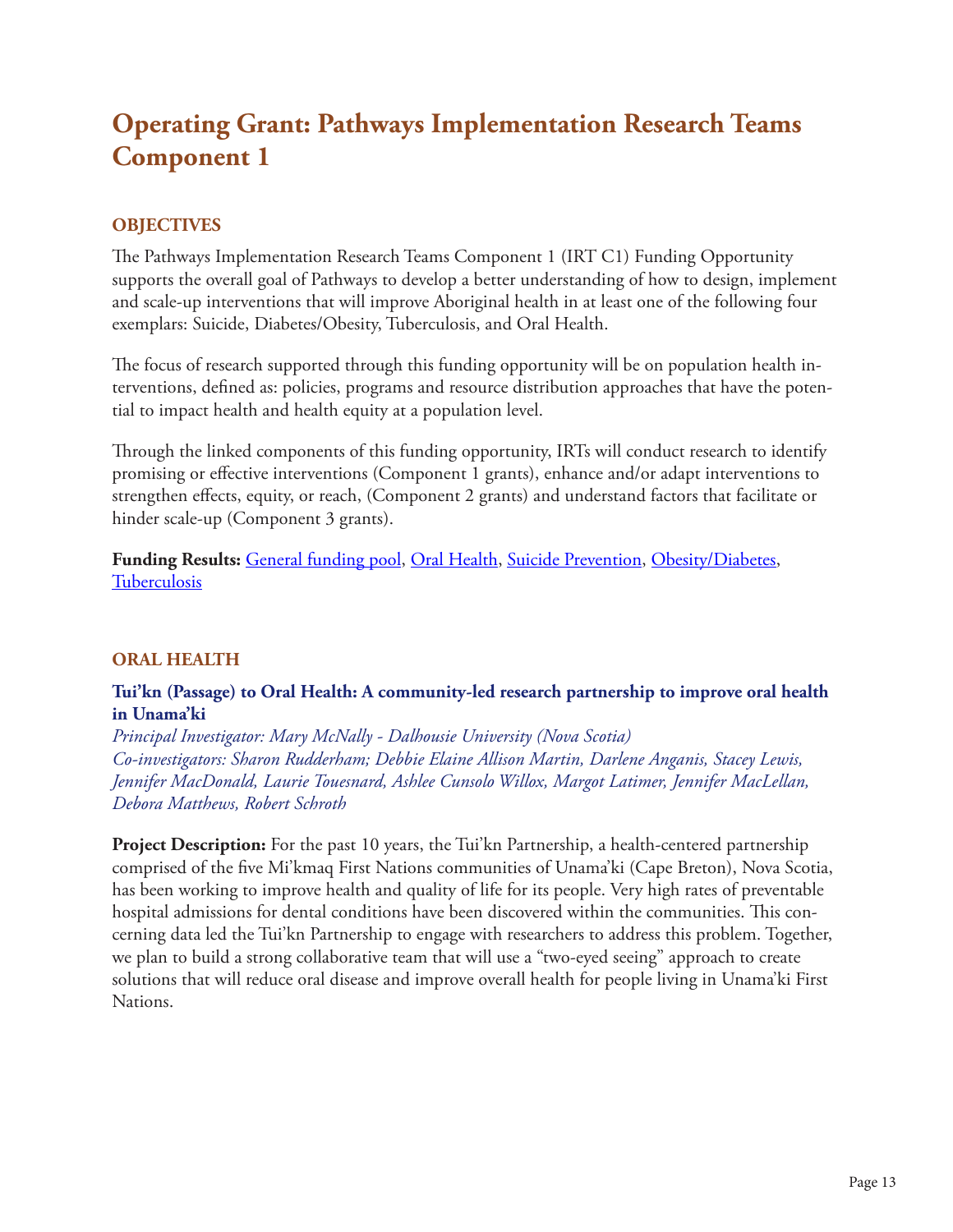### **SUICIDE PREVENTION**

#### **Building Resilience in Fraser Valley First Nations Youth**

*Principal Investigator: Adrienne Chan - Fraser Health Authority (Surrey, BC) Co-investigators: Heather McDonald, Leslie Bonshor, Wenona Victor, Hugh Brody, Dan Reist, Dave Schaepe* 

**Project Description:** This project develops a team and an Indigenous research approach to explore youth suicide prevention in First Nations youth. In order to develop the team and our approach, we will forefront Indigenous ideas as we create our processes and train the team. The project will develop and pilot a youth resiliency strategy with Seabird Island Band with their Youth Council. Building youth resiliency will be protective against suicide. The goal is to examine lessons learned through the project so that the resiliency strategy can be adapted for other First Nations communities. The project draws on Indigenous ways of knowing as they are lived in Seabird Island community. We will be engaging youth; elders; community agencies working with children, youth and families; health agencies; and prevention programs, to ensure that we have a full and broad perspective on suicide prevention. There will be ongoing collaboration, knowledge seeking, and knowledge exchange.

### **Partnering with Elders to Improve Mental Health Outcomes of Indigenous People Living in a Canadian Inner City**

*Principal Investigator: George Hadjipavlou - University of British Columbia Co-investigators: Jennifer Dehoney, Naomi Dove, Doris Paul, Daniele Behn Smith, Alexandra King, David Tu, Colleen Varcoe, Annette Browne, Betty Calam*

**Project Description:** Mental health problems are over-represented amongst Indigenous people in Canada, particularly in those living in inner cities. This is reflected in persistently elevated rates of suicidal ideation, suicide attempts and deaths by suicide. These elevated rates of mental illness and suicide result from a complex mix of historic and ongoing economic, social, and political factors, including the forced disconnection of Indigenous people from their lands and traditions. Mental health care in inner cities has generally not been well adapted to serve the needs of Indigenous clients. In 2013 the Vancouver Native Health Society began a pilot project employing Coast Salish Elders to provide direct patient care at their inner city clinic. With new provincial funding this program is being expanded over the next three years. This research proposal aims to (1) examine the implementation of this Elders program as it scales up, (2) evaluate the effectiveness of this intervention on mental health outcomes, including suicide prevention, and (3) assess the feasibility of further scale up and transfer to other urban centers. Indigenous ways of knowing and seeing will guide the research methods and the interpretation of results. The team conducting this research is comprised of community members (Elders, physicians, program administrators) and academic researchers. The team has a depth of lived First Nation and Métis experience with a majority of team members being themselves Indigenous, and all team members having had close ties to various Indigenous communities over the course of their careers. A committee of Elders and Patients will guide the implementation and analysis of this research project. This research will be conducted in close collaboration with the First Nations Health Authority, the Squamish First Nation, Vancouver Costal Health, the UBC Centre for Excellence in Indigenous Health, and the Vancouver Native Health Society.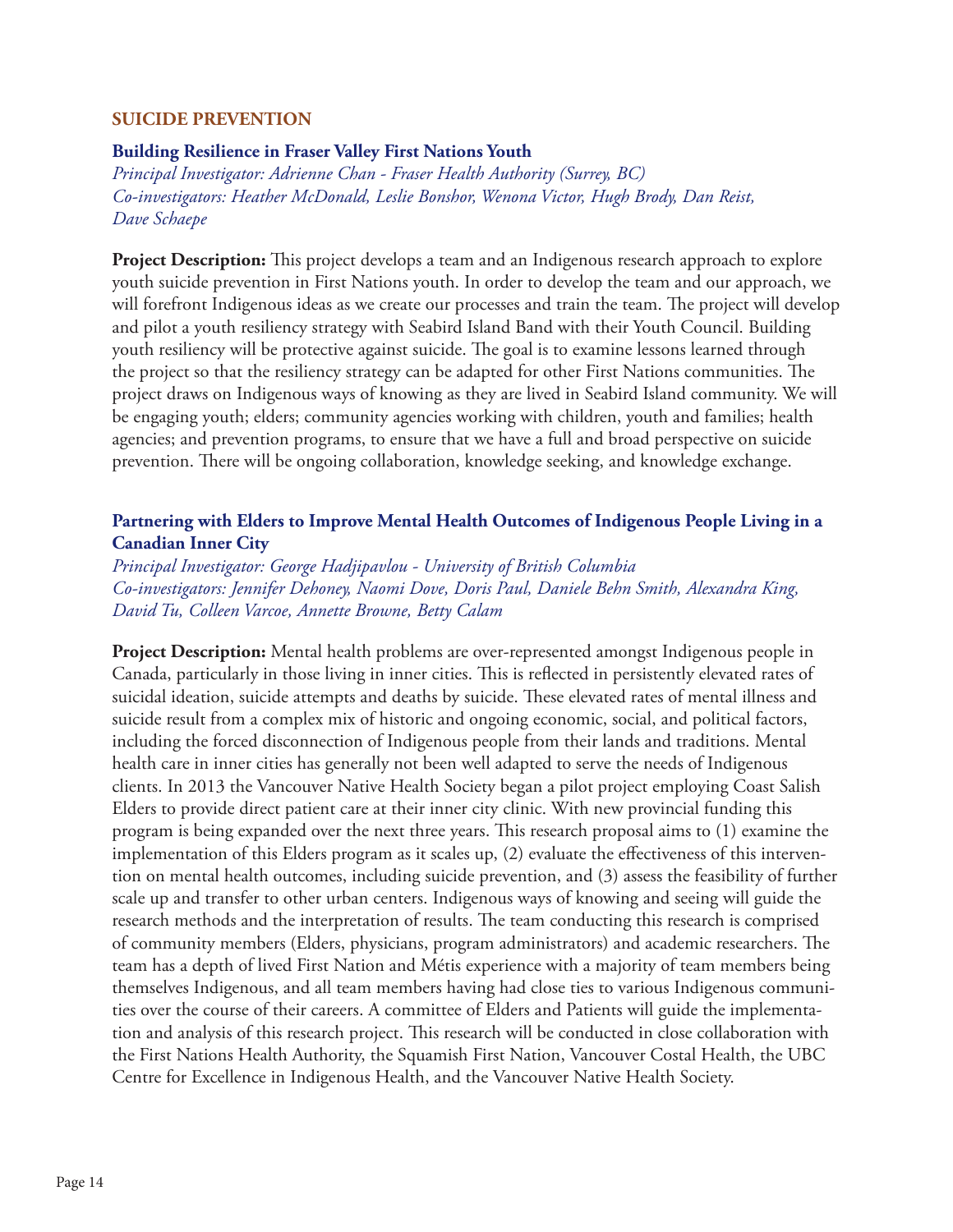# **Indigenous Youth as Agents of Change for Community Wellness: Promoting Resilience and Positive Youth Development**

*Principal Investigator: Cynthia Jardine - University of Alberta Co-investigators: Karen Abraham, Tanya Cardinal, Dale Friedel, Tracy Friedel, Cindy Johner, Leslie Moncrieff, Rayann Ulvick, Amanda Boyd, Nicolette Teufel-Shone, Justin Wong*

**Project Description:** Youth have a largely untapped potential - and capacity - to be major players in community health promotion initiatives. This research will seek ways to involve Indigenous youth as agents of change for health and wellness in their own communities through involvement in proven and potential health promotion interventions. Doing so within each community's unique cultural context will foster empowered and more resilient youth, and result in enhanced overall community wellness. The primary goal of this research is to promote Indigenous youth resilience through increased confidence, capacity, leadership skills, and self-efficacy. It will use a community- and asset-based approach that emphasizes and promotes youth strengths. This will address the suicide prevention exemplar. The secondary goal is improved health decision-making by youth and other community members through direct engagement in health promotion programs and interventions, and the associated critical reflection on health behaviours. This will address the obesity/diabetes exemplar. This research is being conducted in partnership between an interdisciplinary group of academic researchers and four rural/urban Alberta First Nation (Frog Lake and Heart Lake First Nations) and Métis communities (Gunn Métis Local 55 and Métis Regional Council - Zone IV of the Métis Nation of Alberta). Potential interventions will be identified through a focused scoping exercise, community member interviews and discussions, and workshops to be conducted in each of the communities.

### **Suicide Prevention for Inuit Youth**

*Principal Investigator: Laurence Kirmayer - Jewish General Hospital (Montreal) Co-investigators: Jenny Tierney, Sarah Burke, Sharon Edmunds, Meghan McKenna, François Bourque, Eduardo Chachamovich, Sarah Fraser, Bonnie Leadbeater*

**Project Description:** This Pathways to Health Equity Implementation Research Team will address the challenge of suicide prevention and mental health promotion for Inuit across Canada. The team will bring together partners from multiple Inuit regions and organizations to work together to identify promising or effective interventions for the promotion of mental health and the prevention of youth suicide. Members of the team have extensive experience working with Inuit communities in mental health promotion, as well as suicide and violence prevention. With our partners will build relationships with Inuit communities to identify their needs and priorities and to set the stage for further implementation research. The team will review current promising and effective evidence-based practices in suicide prevention and mental health promotion for Inuit communities. We will assess the potential challenges to implementation and national scaling-up of multi-level, age and culturally appropriate suicide prevention efforts across Inuit regions. The team will work with ITK and partners to build capacity within participating communities to apply for Components 2 and 3 of the Pathways Program to carry out a longitudinal program of implementation research involving the design, implantation, scale-up and evaluation of suicide prevention interventions for Inuit populations. Keywords: Inuit, Indigenous peoples, mental health promotion, suicide prevention, violence prevention, resilience, well-being, implementation science, adolescents and youth.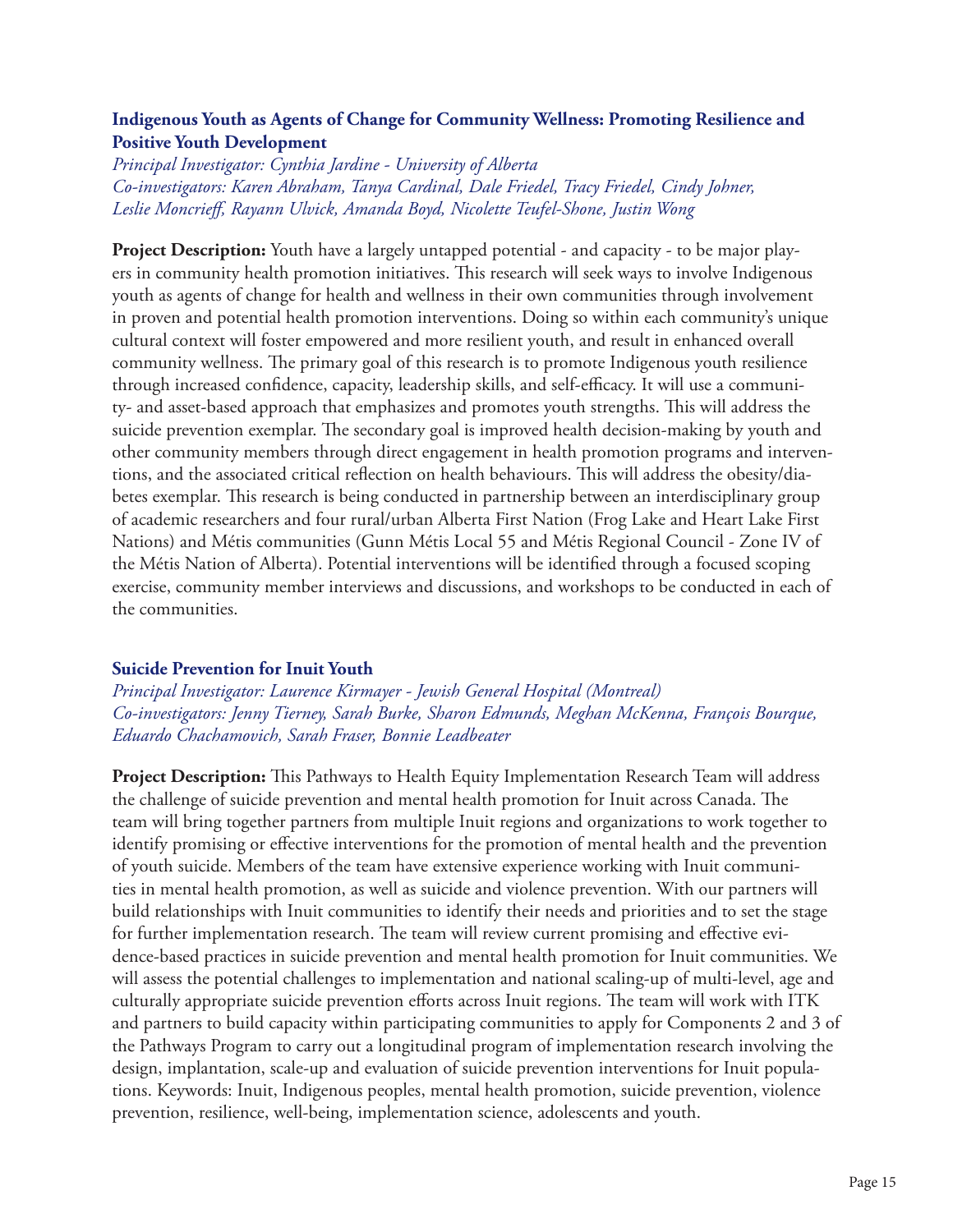### **Youth-Governed Approaches to Mental Health Promotion and Suicide Prevention for Two Spirit, LGBTTQQIA and Gender Non-Conforming Youth**

*Principal Investigator: Janet Smylie - St. Michael's Hospital (Toronto) Co-investigators: Erin Konsmo, Jessica Danforth, Jack Saddleback, Billie Allan, Michelle Firestone, Alexandria Wilson*

**Project Description:** Rates of suicide, self-harm and self-injury are increasing among Two-Spirit and gender non-conforming Aboriginal youth in Canada. Mainstream services and mental health promotion messaging around suicide, self-harm and self-injury do not reflect the experiences, knowledge or needs of Indigenous youth and their rights to self-determination over their own bodies. The goal of this youth-directed research is to identify best practices around suicide, self-harm and self-injury prevention and mental health promotion for Two Spirit, gender non-conforming and LGBTTQQIA (lesbian, gay, bisexual, transgender, transsexual queer, questioning, intersex and asexual )youth. We will accomplish this work through a research partnership between the Native Youth Sexual Health Network (NYSHN) and the Well Living House (WLH), based at the Centre for Research on Inner City Health, St. Michael's Hospital. Our objectives are to build on and strengthen existing relationships and governance structures between Indigenous youth communities, NYSHN and the WLH, engage with Indigenous youth around the re-framing of language in current suicide, self-harm and self-injury prevention messaging and services, to conduct a systematic review of literature on existing services in this area and to conduct an environmental scan identify promising practices including models of healing such as Rites of Passage and Arts-based methodologies Rites of passage and coming of age ceremonies incorporate many of the key elements of the overall research framework that we will use in this project, including youth-led initiatives and the involvement of the larger community.

# **OBESITY / DIABETES**

# **Embracing A Vision for Indigenous Health: Community Access to Prevention, Selfmanagement and Integrated Diabetes Services in the BC Interior**

*Principal Investigator: Donna Kurtz - University of British Columbia Co-investigators: Leslie Bryant MacLean, Danielle Wilson, Olivia Guerra, Peter Hutchinson, Charlotte Jones, Mary Jung*

**Project Description:** Using community-based participatory action and Indigenous methodologies, this Indigenous led study will to identify multilevel, and scalable interventions and effective Western diabetes/obesity services (prevention, treatment and self-management) and interventions into which local Traditional health practices can be integrated to improve Aboriginal health across the generations. An Implementation Research Team (IRT) will collaborate with local First Nations Friendship Center/Society organizations in two urban - Kelowna and Vernon, and two rural off-reserve - Lillooet and Williams Lake, Aboriginal settings in the interior of British Columbia. These communities are located in the west and central regions of the Interior Health Authority and make up 83.9% of the total number of Aboriginal people living in BC Interior health region. Four Advisory Teams, made up of community members, leaders, health providers, Elders/traditional healers, researchers, FNFC staff, and others will guide and be involved in all aspects of the study to ensure activities are culturally relevant and respectful of protocols, traditions and knowledge, and benefit the community.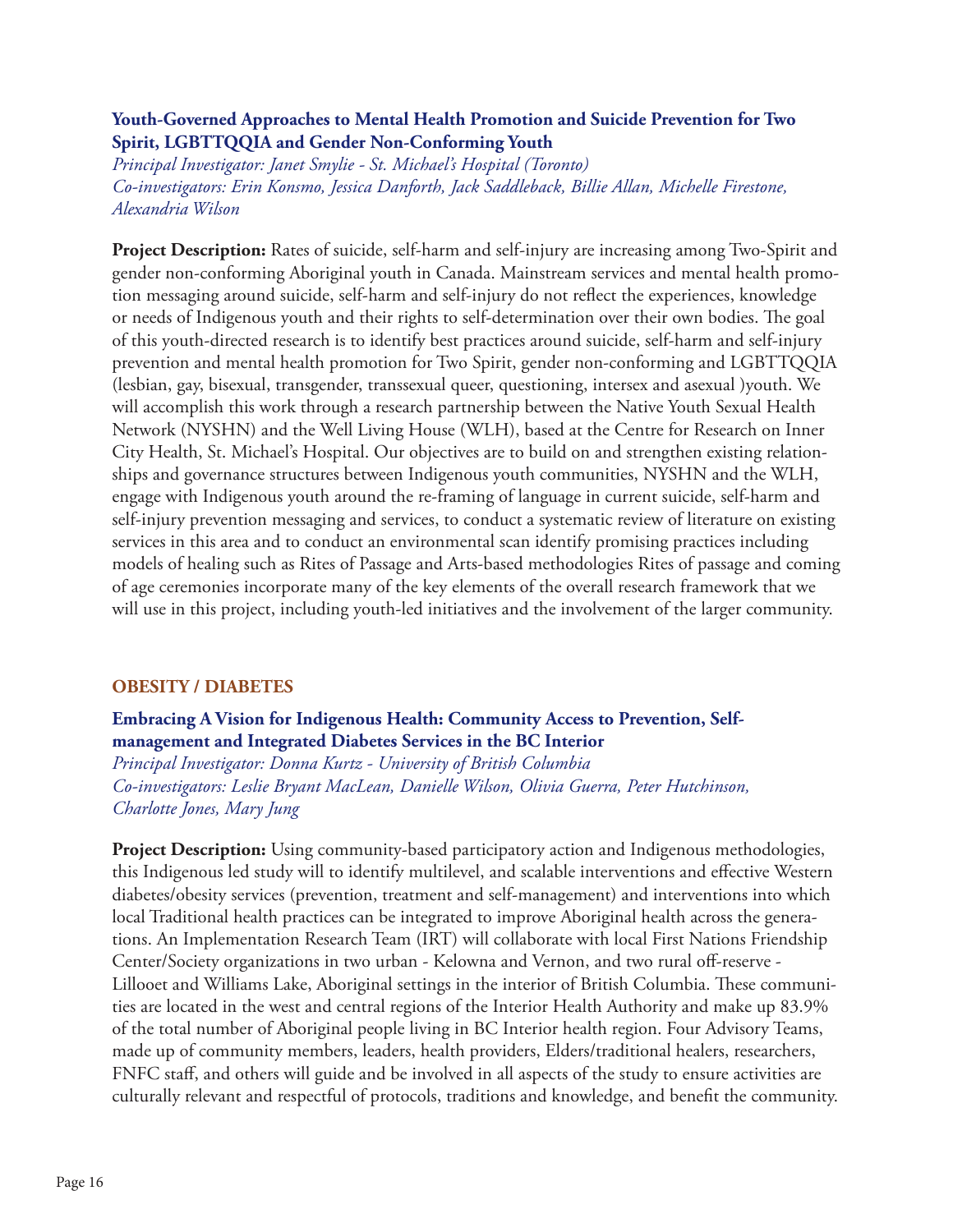In building respectful relationships a variety of perspectives will inform best practices in Traditional/ Western integration implementation or scale up. Following community research agreements/university/health authority ethics approvals, Talking circles, community forums, environmental scans, literature review and surveys will be used to explore and prioritize promising practices and cost effective interventions. The research and Advisory teams will work with Canadian Institutes of Health Research Partners for Engagement and Knowledge Exchange, First Nations Health Authority, and local groups to increase the profile of health priorities for diabetes/obesity health services in these communities and move forward with future funding applications and implementation.

### **Food is Medicine: Addressing Obesity and Diabetes by Building Food Security and Food Sovereignty Among Prince Edward Island First Nations**

*Principal Investigator: Jennifer Taylor - University of Prince Edward Island (Charlottetown) Co-investigators: Chief Brian Francis, Chief Matilda Ramjattan, Roseanna Sark, Alma MacDougall, Debbie Martin, William Montelpare*

**Project Description:** Canada's Indigenous communities are experiencing public health crises related to escalating rates of obesity and Type II diabetes (T2D). Our research team, comprised of concerned Prince Edward Island First Nations (PEI FN) policy and health leaders, Indigenous health scholars, and nutrition experts, believe that the root of these issues centres around problems of food insecurity, the "outcome of inadequate or uncertain access to an acceptable amount and quality of healthy food", and a loss of food sovereignty, defined as the culturally appropriate, locally determined food systems and distribution". The purpose of this project is to use a consultative and inclusive process to develop an implementation research team (IRT) and project to address Type 2 diabetes (T2D) and obesity by reducing food insecurity in PEI First Nations (PEIFN) and enhancing food sovereignty. Because of a desire to return to traditional food production and food preparation and produce medicinal herbs as a means of healing the PEI IRT named this proposed project "Food is Medicine". We will expand our research team, develop a research paper on best practices, consult with the PEIFN communities regarding best approaches to reduce obesity and T2D and develop a funding proposal to improve health among PEI FN.

### **TUBERCULOSIS**

### **Implementing the "Patient's charter of tuberculosis care" in high incidence Indigenous communities and across jurisdictional borders**

*Principal Investigator: Richard Long - University of Alberta Co-investigators: Stephanie Sack, Janet Smylie, Wadieh Yacoub, Sylvia Abonyi, Ryan Cooper, Paul Hackett, Courtney Heffernan, Moliehi Khaketla, Kris Stewart* 

**Project Description:** Herein, we, (the Tuberculosis Program Evaluation and Research Unit ([TB PE & RU: http://tbper.ualberta.ca/)] in the Department of Medicine at the University of Alberta, along with colleagues from Saskatchewan Health, the University of Saskatchewan and the University of Toronto in Ontario ([see applicant table]) provide a proposal for funding to the "Pathways to Health Equity for Aboriginal Peoples" competition in the first component, under the tuberculosis (TB) pillar. The goals described in this proposal relate to the development of a team and an intervention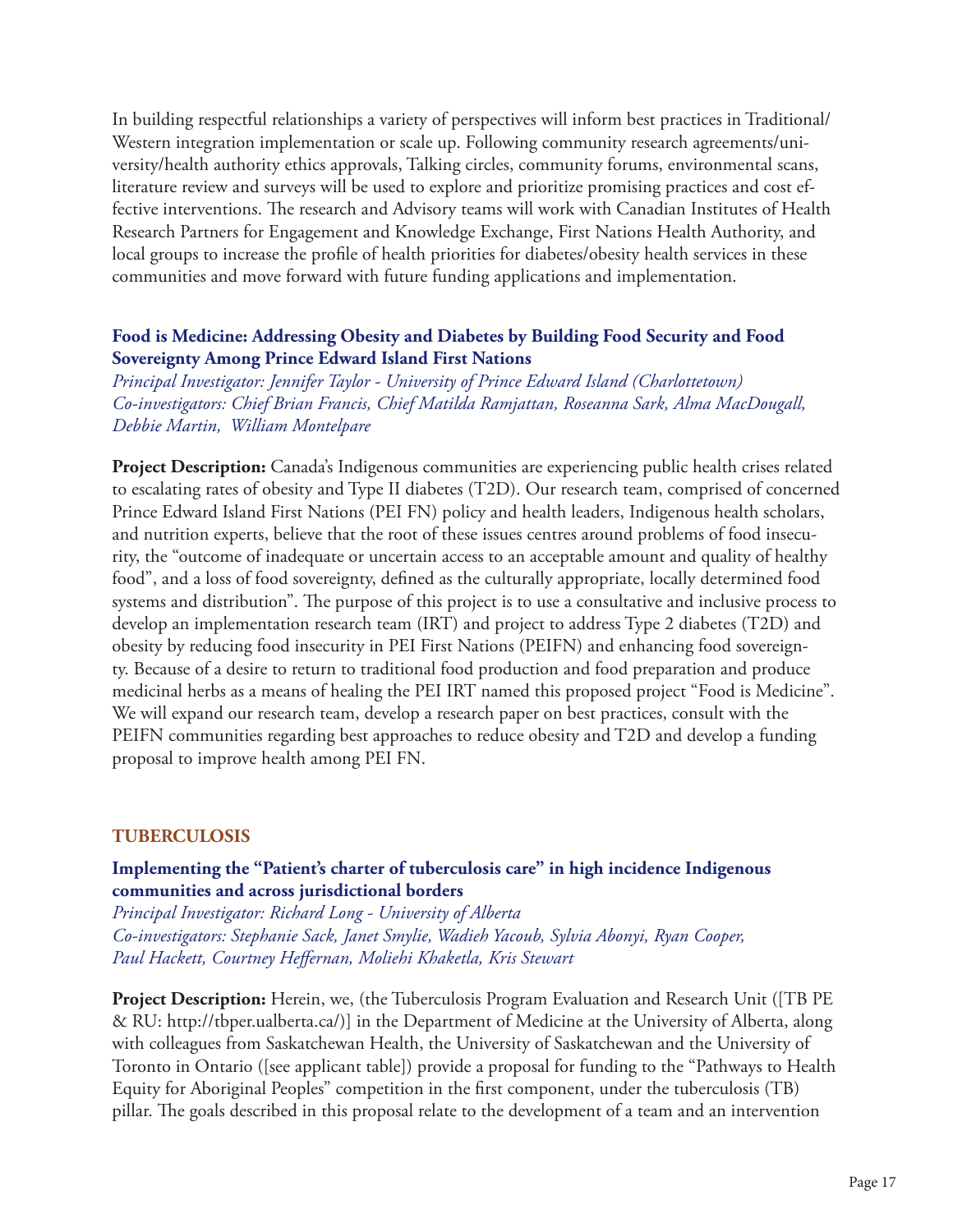aimed at correcting the marginalization of Indigenous peoples with respect to TB programming and, further, to reduce the incidence of TB in their communities. This proposal describes the development of a team with four interconnected communities in a high-incidence region to 1) make relevant to Indigenous Peoples the Tuberculosis Patients' Charter of Rights, 2) create a regional coalition that would advocate for local priorities and the removal of barriers to health equity associated with TB transmission, infection and disease to the proposed team of stakeholders and upstream to the Partners for Engagement and Knowledge Exchange (PEKEs); and 3) document the development of a regional, non-jurisdictional framework for population health interventions using an implementation science approach. The communities would participate as a region rather than a patchwork of jurisdictions and exclusive ¬TB programming efforts that have heretofore operated exclusively. Following the team development stage and in the second component, each community will implement a local level intervention. As such, the regional framework is a program-level intervention, within which community level priorities can be advanced.

# **Operating Grant: Pathways Implementation Research Teams Component 2 (Letter of Intent)**

# **OBJECTIVES**

The Pathways Implementation Research Teams (IRTs) Funding Opportunity supports the overall goal of Pathways which is to develop a better understanding of how to design, implement and scaleup population health interventions that will improve Aboriginal health. There are four exemplars of focus: Suicide prevention, Diabetes/Obesity, Tuberculosis, and Oral Health.

In addition to previously mentioned Pathways goals, component 2 enhancement and adaptation grants will support research teams aimed at strengthening the effectiveness or scalability of population health interventions through community-informed enhancements or adaptations.

Each team is expected to have a primary focus on a single Pathways' exemplar. In recognition of the need for holistic approaches to wellness and the interrelationships across exemplars, proposals may include a secondary focus on one or more of the other Pathways' exemplars. It is required that community partnerships be established such that applications for funding are undertaken jointly from the outset.

**Funding Results:** [General funding pool,](http://webapps.cihr-irsc.gc.ca/cfdd/db_search?p_language=E&p_competition=201411OPR) [Oral Health,](http://webapps.cihr-irsc.gc.ca/cfdd/db_search?p_language=E&p_competition=201411PR1) [Suicide Prevention](http://webapps.cihr-irsc.gc.ca/cfdd/db_search?p_language=E&p_competition=201411PR2), [Obesity/Diabetes](http://webapps.cihr-irsc.gc.ca/cfdd/db_search?p_language=E&p_competition=201411PR3)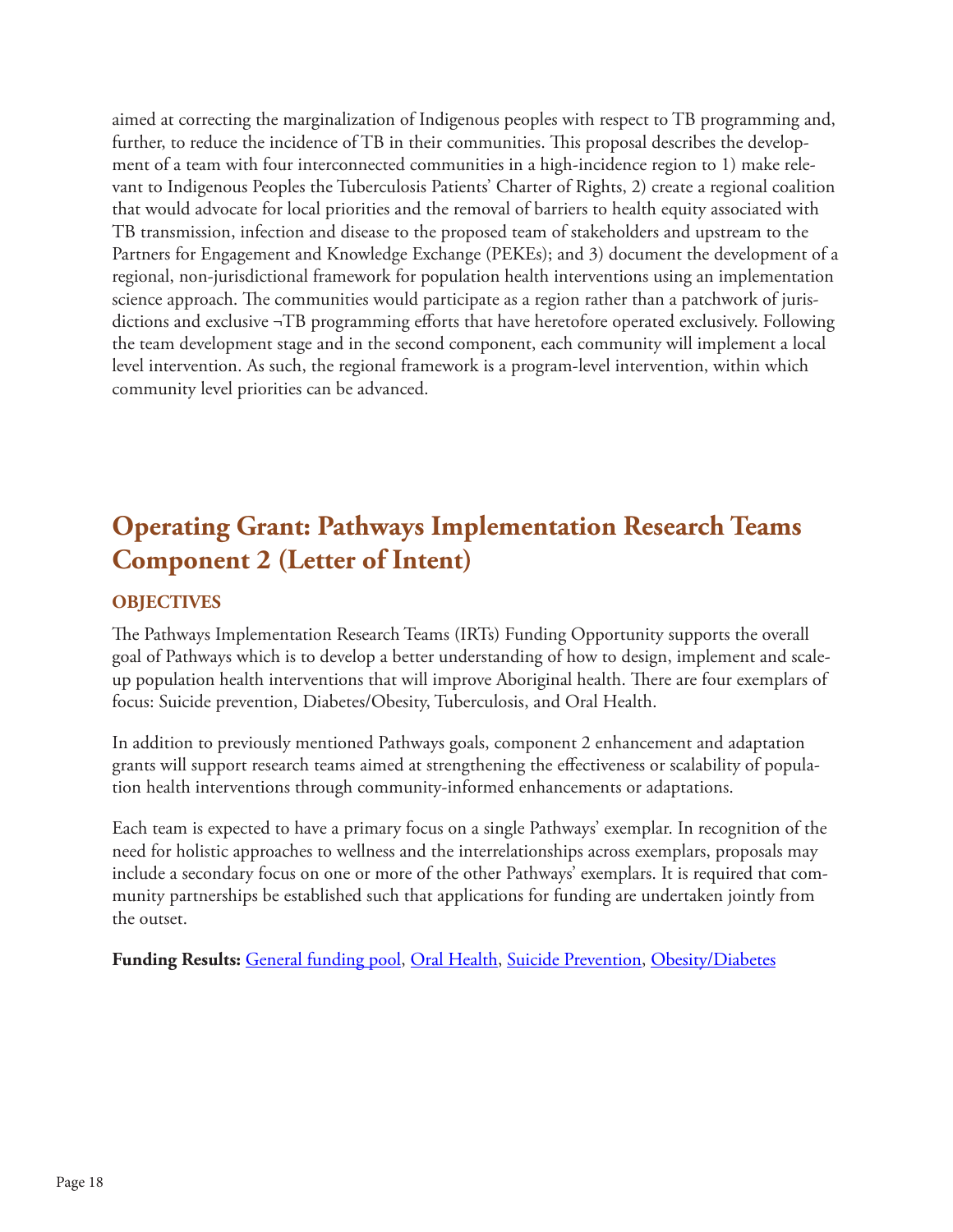#### **ORAL HEALTH**

### **Scaling Up: A Multi-Pronged Approach for Improving Mother and Child Oral Health in Aboriginal Communities**

*Principal Investigator: Herenia Lawrence - University of Toronto Co-investigators: Gilbert Fredette, Martin Chartier, Janet Gordon, Jaime Cidro, Doris Gillis, Laurie Hoffman-Goetz, Marion Maar, Janis Randall-Simpson, Robert Schroth, Janet Smylie*

**Project Description:** Early Childhood Caries (ECC) is a multifactorial disease that affects disproportionately higher numbers of Aboriginal children than non-Aboriginal children in Canada. While ECC is preventable, reducing the high rates of the disease among at-risk populations such as the Aboriginal Peoples in Canada remains a challenge, owing in part to the high levels of sugar that have entered the Aboriginal diet. This study focuses on the successful scale-up of an existing multi-pronged intervention for the prevention of ECC in Aboriginal communities. The intervention comprises four components: dental care offered to prenatal women, topical fluoride varnish applications to their infants/toddlers' teeth, oral health anticipatory guidance and motivational interviewing delivered by community-based researchers to mothers at critical early developmental stages in their children's lives. These interventions have been shown to be either effective or promising in preventing ECC and reducing caries in Aboriginal children. Researchers and community members, including knowledge users and knowledge holders will work together on how the interventions can be adapted to cultural, historical and contemporary Aboriginal contexts and the current health care delivery systems. The approach will center on knowledge sharing so that the interventions are fully synergized with local community ways of knowing. We plan to study the implementation of the adapted/ enhanced interventions in at least four geographically diverse First Nations and Métis communities with differing levels of readiness/capacity for the intervention. The objective is to confirm that the set of interventions identified for scaling up are indeed effective and will remain effective (or become more effective) when appropriately adapted across these communities. The overarching goal is to bring about tangible improvements in young Aboriginal children's oral health and wellbeing thereby reducing oral health inequalities.

#### **SUICIDE PREVENTION**

### **P2RASP:Pathways to Resilience and Suicide Prevention enhancing community-selected strategies**

*Principal Investigator: Eduardo Chachamovich - Douglas Hospital Research Centre (Verdun, Québec) Co-investigators: Victoria Akhiatak, Minnie Grey, Lucy Kuptana, Sarah Fraser, Stephanie Lloyd, Véronique Paradis, Gustavo Turecki, Lisa Wexler, Ashlee Cunsolo Willox, Joshua Moses*

**Project Description:** The World Health Organization estimates that suicide accounts for almost one million deaths per year. Nowhere, however, does suicide have such an impact and social burden as among Indigenous populations.Inuit suicide is associated with transgenerational effects of colonization, rapid culture change, sedentarization, economic and political marginalization, forced assimilation through residential schools and changing gender roles. Our team was recently funded by the CIHR/Public Health Agency of Canada/Arctic Council to conduct an assessment of the promising practices in suicide prevention in the Arctic (Team Grant Competition: Circumpolar,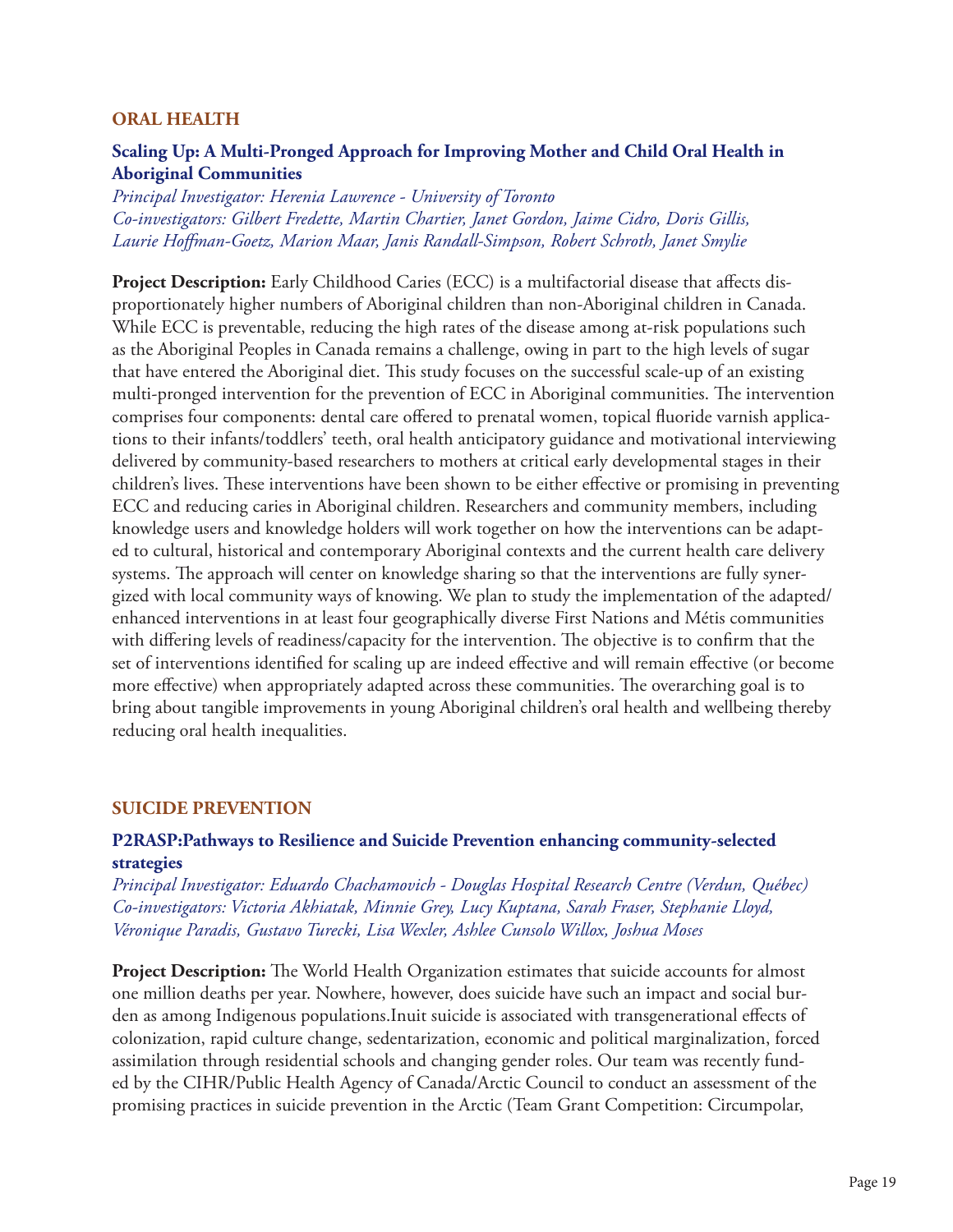wellness, resilience and suicide prevention, 2014-2015). This project (RASP: Resilience and Suicide Prevention) is a four-step strategy to identify best practices of suicide prevention, and will inform us as we work towards a full proposal of the Pathways Component 2 project. Building on and highlighting local capacity, resilience, and vision, this proposal offers a plan forward by building linkages among generations, within and across communities to foster young people's capacity to aspire and real opportunities to test them out as part of the developmental process.

# **Culturally-Based Suicide Prevention and Mental Health Promotion for Indigenous Youth**

*Principal Investigator: Laurence Kirmayer - Jewish General Hospital (Montreal) Co-investigators: Sherry Copenace, Gregory Brass, Garry Munro, Amanda Ward, Jacob Burack, Stéphane Dandeneau, Sarah Fraser, Jaswant Guzder, Laurence Katz, Melissa Walls, Ashley Wazana*

**Project Description:** This Component 2 Pathways to Health Equity Implementation Research Team will address the challenge of suicide prevention and mental health promotion for First Nations youth across Canada. The team will build on previous work by a Public Health Agency of Canada funded team developing a culturally-based mental health promotion and suicide prevention program. The intervention involves engaging communities in culturally adapting, implementing and evaluating a 14-sesssion program for youth 10-14 years of age and their parents or caretakers. The team will work with partners in First Nations communities and organizations in BC, Manitoba, Ontario and Quebec. Together we will 1) modify the existing evidence-based intervention to format it as a series of modules that can be delivered flexibly in different settings and time frames, including schools and community centres; 2) develop strategies for training and supporting community coordinators and facilitators to deliver the program; 3) support the development of regional centres to allow wider dissemination and scale-up of the intervention; and 4) assess the potential challenges to implementation and national scaling-up. The team will bring together the resources needed to carry out a longitudinal program of implementation research examining the process of cultural adaptation, implementation, scale-up and evaluation of suicide prevention interventions for First Nations communities across the country.

# **PAX-Good Behavior Game in First Nations Communities: Enhancing and Adapting a School-Based Mental Health Promotion and Suicide Prevention Strategy**

*Principal Investigator: Mariette Chartier - University of Manitoba*

*Co-investigators: Garry Munro, Jitender Sareen, Leanne Boyd, Nora Murdock, Robert Santos, Fran Schellenberg, Tracie Afifi, James Bolton, Shay-Lee Bolton, Marni Brownell, Daniel Chateau, Brenda Elias, Corinne Isaak, Depeng Jiang, Laurence Katz, Jennifer Volk, Roberta Woodgate*

**Project Description:** Rates of suicide and suicide attempts of First Nations youth in Canada are alarmingly high and are considered a major public health concern. We still have a considerable amount to learn about how mental health promotion and suicide prevention is implemented in Canada and in First Nations communities. It is essential to understand what works and for whom, how and why it works and whether it is scalable or not. In this study, we propose to examine PAX-Good Behavior Game (PAX-GBG) a relatively inexpensive strategy that has been implemented widely in Manitoba including First Nations communities. It is estimated that about 1,700 fewer Manitoba youth would contemplate suicide by age 21 for each year that all Grade 1 students are in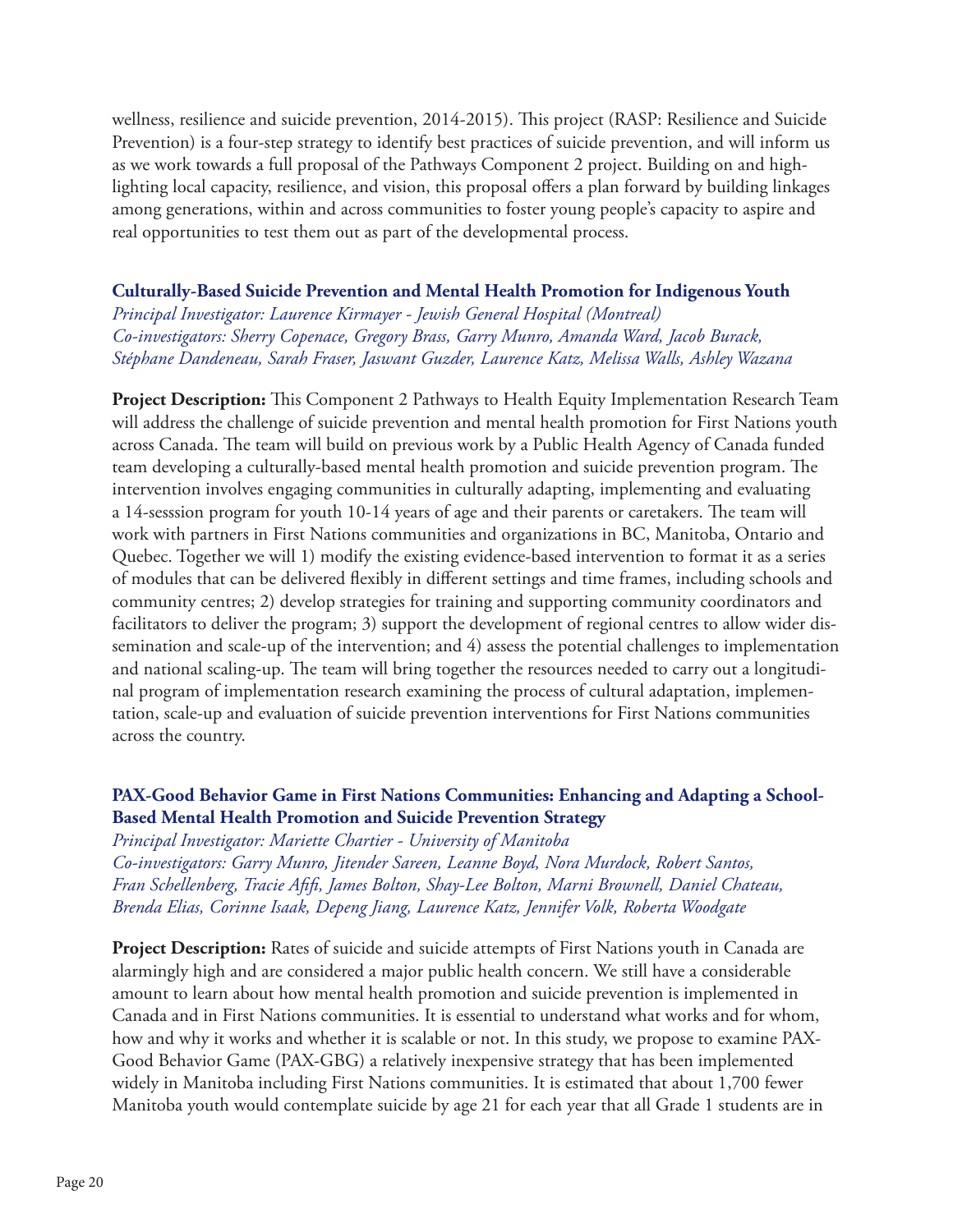classrooms with PAX-GBG. The team assembled to improve our understanding includes Swampy Cree Tribal Council, Healthy Child Manitoba Office, First Nations Health Directors and Manitoba First Nations Education Resource Centre, researchers and experts in implementation science. We plan to examine how PAX-GBG is being carried out within Swampy Cree Tribal Council schools and to determine if it has an impact on children's mental health and school achievements. We then plan to use this new knowledge to adapt the intervention to make it more compatible with cultural values, language and perspectives of the Swampy Cree Tribal Council communities and evaluate these adaptations. Answering these questions will benefit ongoing suicide prevention efforts in Manitoba and across Canada.

### **The Strength Within: Suicide Prevention in Northern British Columbia**

*Principal Investigator: Henry Harder - University of Northern British Columbia Co-investigators: Travis Holyk, Warner Adam, Amanda Ward, Margo Greenwood, Tammy Klassen-Ross, Christopher Lalonde, Linda O'Neill, Virginia Russell*

**Project Description:** Aboriginal peoples' health is deeply impacted by social determinants including those related to the effects of colonization and its resultant intergenerational traumas. As a result, Aboriginal peoples in Canada experience a unique set of mental health challenges. Mental illness and social issues such as substance abuse, addiction, and suicide are particularly high among Aboriginal peoples. Suicide and self-inflicted injuries are, in fact, a leading cause of death for Canadian First Nations youth and young adults. Findings from a recently completed CIHR funded youth suicide research project by this team with First Nations youth in 11 Carrier and Sekani communities demonstrated positive effects, including: decreased levels of depression, hopelessness, suicidal ideation, and increased self-esteem associated with being involved in cultural training and education. Due to the success of the previous study, it is proposed that the study be expanded and adapted to meet the needs of young adults in the same and additional northern BC communities. The goals of the study are to evaluate the long-term effects of youth participants' involvement with cultural interventions and suicide prevention programs, adapt and expand the previous suicide intervention and program, and implement and evaluate interventions with new populations. The research team, including researchers, community organizations, health practitioners, community members and leaders, will work together to achieve these goals. The outcomes from this project will be to increase understanding and awareness of mental health research and suicide prevention within the context of northern BC Aboriginal communities, the maintenance of existing and building of new partnerships through collaboration, and the development of intervention suicide prevention and wellness training manuals for young adults that encompass the traditional values of the individual Aboriginal groups that are part of this project.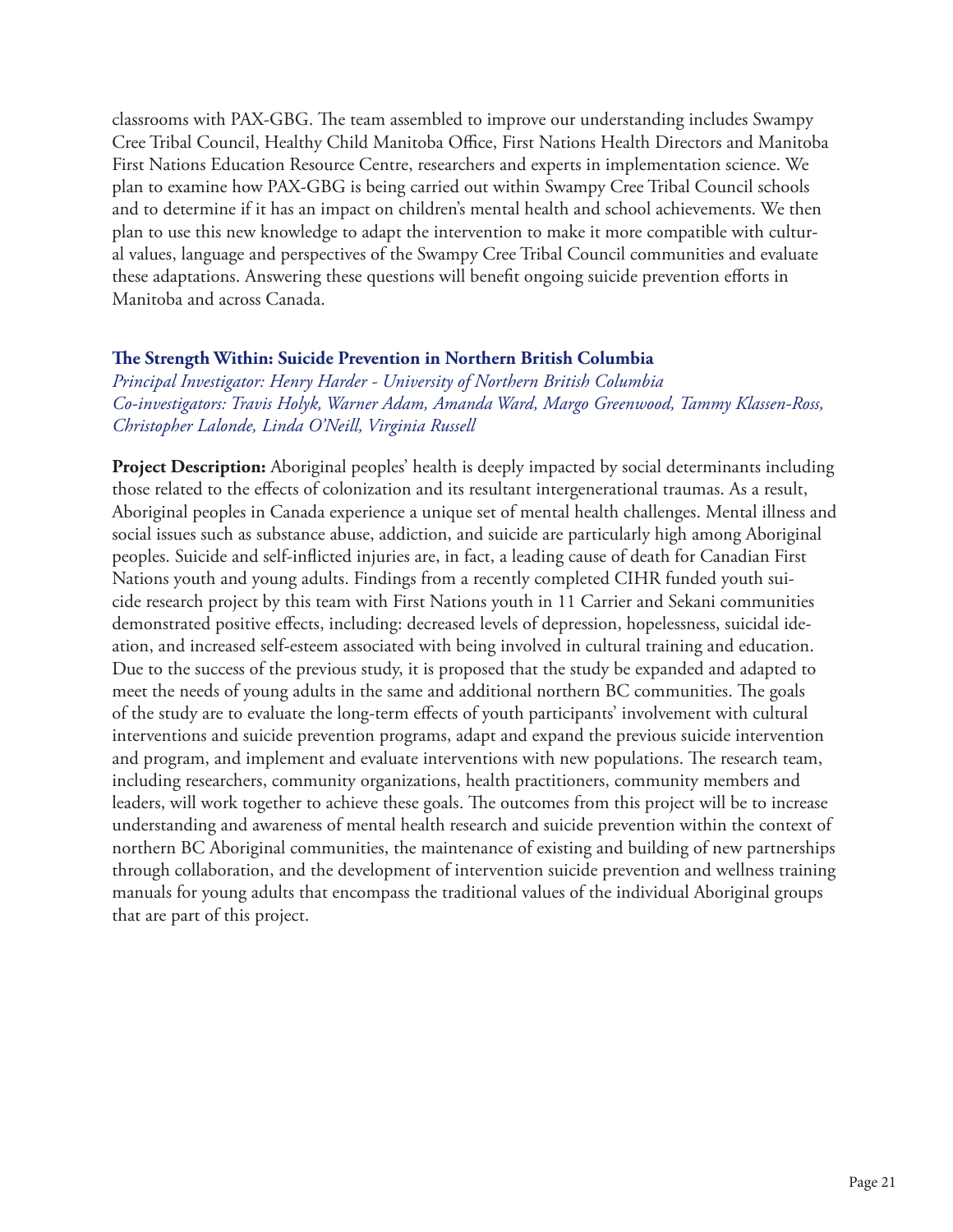# **Strengthening Parent-Teen Relationships: Pathways to Improving Mental Health and Wellbeing of Aboriginal Youth and Caregivers**

*Principal Investigator: Marlene Moretti - Simon Fraser University Co-investigators: Annette McComb, Karla Braber, Tanya Broesch, Grace Iarocci, Margaret Jackson, John O'Neil*

**Project Description:** The rate of suicide among Aboriginal youth is approximately five to six times that of non-Aboriginal youth. Extensive research has demonstrated that attachment security within the adolescent-caregiver relationship is associated with significantly lower levels of depression and suicidal ideation. The Connect Parent Group program is an attachment based intervention with demonstrated effectiveness that has been developed and evaluated in communities across British Columbia; however uptake has been more gradual among Aboriginal caregivers. Over the last 18 months, in collaboration with our partners in Aboriginal communities, we have held a series of focus groups and interviews with service providers, program facilitators, community leaders and caregivers living on-reserve and found that there was universal interest among those with whom we spoke to co-create an adapted version of the Connect program that would: strengthen attachment between caregivers and teens; honour the inherent strengths of Aboriginal caregivers; and respect traditional teachings related to parenting. This project of adaptation, implementation and evaluation of the Connect program for Aboriginal caregivers will move forward through four developmental phases. First, we will establish a Reflecting Team consisting of Aboriginal service providers, community members and leaders who will guide the process of adapting the program. Next we will work with the Reflecting Team to identify adaptations to the program and appropriate measures for evaluating the program that honour both Indigenous and Western ways of knowing. In phase three we will pilot the adapted program in at least six diverse Aboriginal communities representing urban and rural settings as well as on- and off-reserve communities. Finally, we will work with communities to identify barriers to program uptake and produce a detailed implementation plan that will support the future scale-up of the intervention in diverse Aboriginal communities.

### **OBESITY / DIABETES**

**The Healthy Weights Connection: Scaling up a public health system intervention** *Principal Investigator: Piotr Wilk - University of Western Ontario Co-investigators: Lizanne Belliveau, Amber Griffiths, Huguette Trottier-Frappier, Chris Wilson, Martin Cooke, Shelley Gonneville, Darryl Sturtevant, Wenda Watteyne, John (Jack) Bend, Janice Forsyth, Rhona Hanning, Guss Hill, Angela Mashford-Pringle, Barbara Riley, Storm Russell, Cameron Willis*

**Project Description:** Aboriginal (First Nations, Inuit and Métis) children and youth living in urban areas are at higher risk for overweight and obesity than are non-Aboriginal urban residents. The reasons for this are complex, and there are a number of factors that directly and indirectly affect children's diets and physical activity. These include characteristics of families, neighbourhoods, schools and communities. Reducing the risk of obesity therefore requires action on the part of a number of community actors and organizations, including local government, health and social services, clinicians, Aboriginal organizations, and others, that make up the local health and wellness system. One way that we can improve children's health is to work to improve how these system actors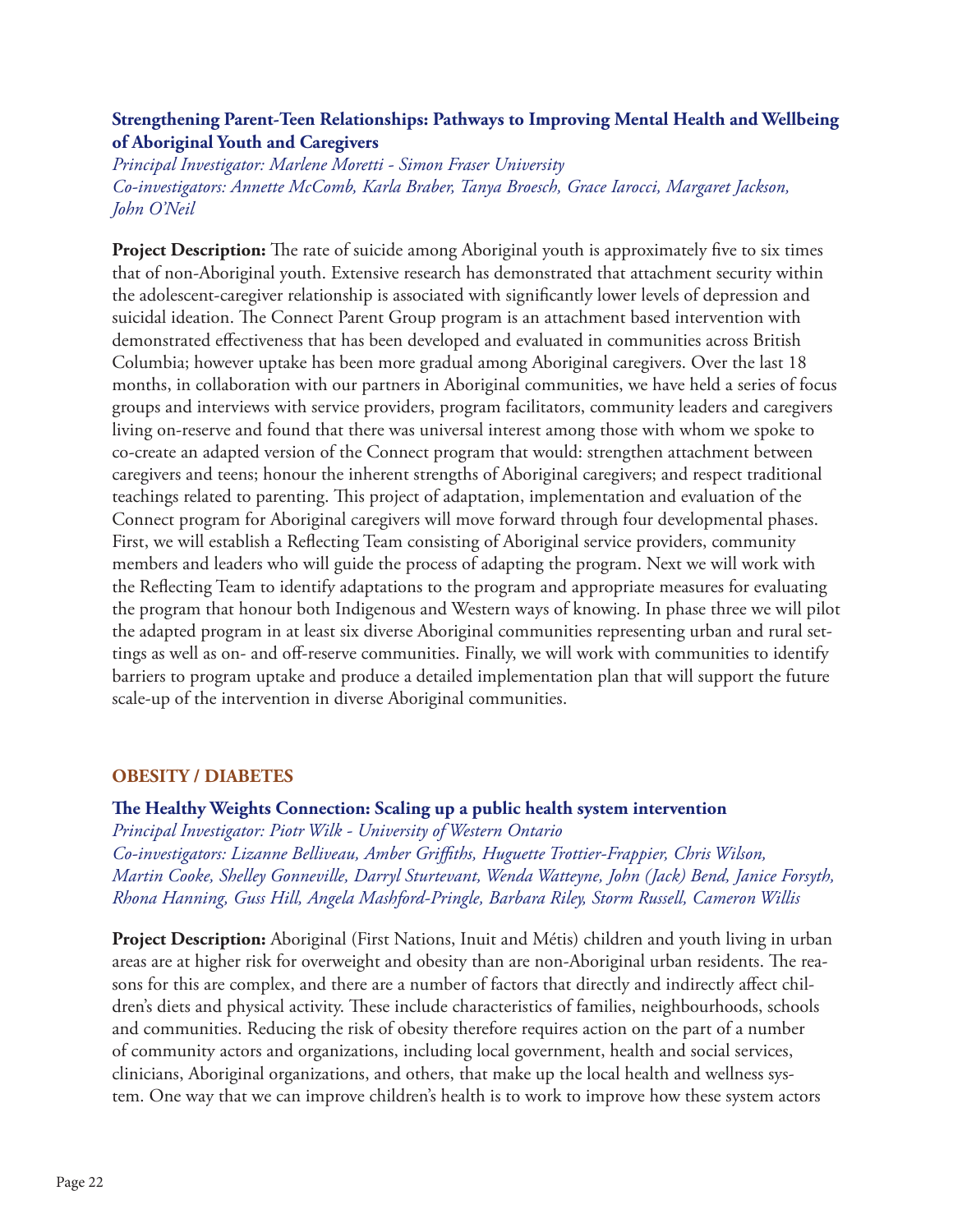work together to deliver culturally appropriate and effective programs and services. Funded by the Public Health Agency of Canada, the Healthy Weights Connection intervention has been operating in London since 2011 and Midland-Penetanguishene since 2013. Through the efforts of local site coordinators and a "backbone" organization, the program supports collaboration and coordination of services and programming aimed at Aboriginal children and youth. By helping local organizations to share knowledge and resources, apply for external funding, and to develop new and innovative programs, the project leads to better use of local resources to serve the local Aboriginal population. Urban Aboriginal communities vary widely, in terms of their size, cultural and institutional composition, geography, and other characteristics. This research project would examine the implementation of this intervention in an additional six communities, in collaboration with the Métis Nation of Ontario. This will provide an opportunity to examine how the intervention and its tools need to be adapted for different geographic contexts, and to identify "what works", under what conditions, to improve collaborations around Aboriginal child health.

# **Bridging Traditional and Scientific Knowledge to improve Type 2 diabetes prevention and management through a participatory community-based approach targeting Traditional diet, healing, and physical activity**

*Principal Investigator: Pierre Haddad - Université de Montréal Co-investigators: Jane Blacksmith, Jessica Mitchell, Sonia Robertson, Jill Torrie, John Arnason, Alain Cuerroer, Brian Foster, Cory Harris, Thora Herrmann, Pascal Imbeault, Mélanie Lemire*

**Project Description:** Through participatory community-based research, we first aim to establish the needs, desires and capacities for each of 4 Aboriginal populations (in Northern Quebec and in Nunavik) in regards to the use of traditional diet (including medicinal plants/foods) and culturally relevant physical activity to improve diabetes management. We plan to use land-based activities with Aboriginal Knowledge holders, such as nature walks and plant/food identification and collection. The established participatory and collaborative protocols will be promoted in communities through the most appropriate media (written, audiovisual, etc). We will then follow individuals from each community to see if their metabolic parameters are improved by following the dietary and physical activity changes. We will also use plant chemistry and cell biochemistry to make sure that the medicinal plants/foods chosen are safe (alone and in combination with diabetes drugs) and to find out how they work. This will allow us to better advise health authorities to improve diabetes prevention and management in Canadian Aboriginals.

**Pathways Implementation Research Team for Northern Child Health: Enhancement of a panterritorial, sugary sweetened beverage consumption intervention in northern Canada** *Principal Investigator: Colleen Davison - Queen's University (Kingston, Ontario) Co-investigators: Elsie De Roose, Shirley Tagalik, Jody Butler Walker*

**Project Description:** This program of intervention research is about improving child health and equity in northern Canada. It addresses the obesity/diabetes (primary) and oral health (secondary) exemplars. The problems are clear: on average, children in the north have much poorer nutritional and oral health status than their southern counterparts. This Pathways Implementation Research Team acknowledges these health inequities and focuses on the science of solutions. The proposal is put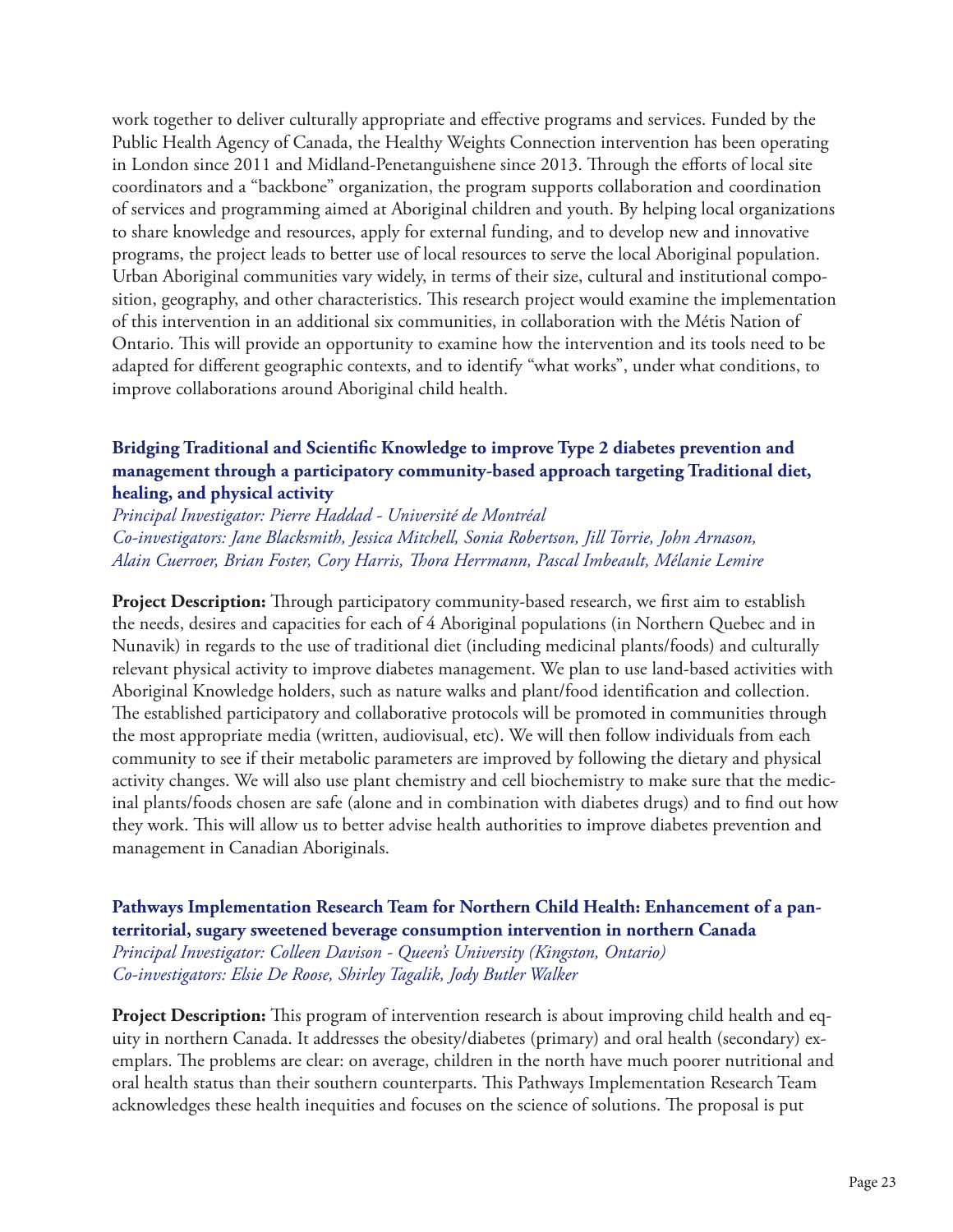forward by a child health researcher at Queen's University, three territorial government-based nutritionists, collaborators at the Arctic Institute for Community-Based Research and the Wellness Centre of Arviat, NU. We will build on the strengths of two long-standing initiatives in "Drop the Pop" and the international WHO-PHAC sponsored "Health Behaviour in School-aged Children Study", with two decades of history in the north. Three complimentary mixed-methods research projects will be undertaken: (1) Description of the current food and beverage consumption patterns and physical activity levels of northern children; (2) Quantitative analysis of the dietary impacts of Drop the Pop; and (3) Qualitative participatory study with youth examining the impacts of Drop the Pop on individual health behaviours, family food practices and oral health. The proposed will result in a large number of opportunities for cross-disciplinary training, youth and community engagement and leadership development. We believe due to the extent and nature of the Team collaborations, the results will be well placed to concretely inform population health intervention scholarship and northern practice.

# **Refining a Scaling up Strategy for Local Sustainable Nourishment in Indigenous School Communities**

*Principal Investigator: Rhona Hanning - University of Waterloo Co-investigators: Kiku (Karen) Dhanwant, Scott Graham, Kitty Corbett, Jennifer Dean, Mary McKenna, Barbara Riley, Steffanie Scott, Kelly Skinner, Michelle Vine, Cameron Willis, Jennifer Yessis*

**Project Description:** Our vision is that working together we ensure First Nations and Métis students in rural and remote school communities in Canada enjoy healthy, local, sustainable food five times a week, to reduce obesity and diabetes in these vulnerable populations. We will achieve our vision by applying a Learning Circle approach in 4 rural and remote First Nations /Métis communities (Haida Gwaii, BC, Upper Skeena, BC; Ministikwan Lake, SK; Cross Lake, MB) to adapt and implement a Farm to School (F2S) intervention. F2S activities support communities to increase the availability and consumption of local foods among students. The sequence and combination of activities changes based on the context of each community. Yet a process to enable communities to identify, adapt and implement the most suitable activities is not widely available. A promising process is a Learning Circle, which engages a wide range of community members to identify, adapt and implement Farm to School activities in their own community. We will gain new insights into how and why Learning Circles aid scaling up of F2S interventions. We have 4 interdependent objectives:

- 1. Apply and adapt the Learning Circle process in 4 communities implementing F2S (engagement and action planning objective)
- 2. Explore the adaptation, reach and implementation of F2S (implementation objective)
- 3. Examine F2S effectiveness on the availability and consumption of healthy, local and sustainable foods among youth, by gender (outcome objective)
- 4. Understand how and why Learning Circles contribute to the implementation and effectiveness of F2S within and across communities (explanatory objective)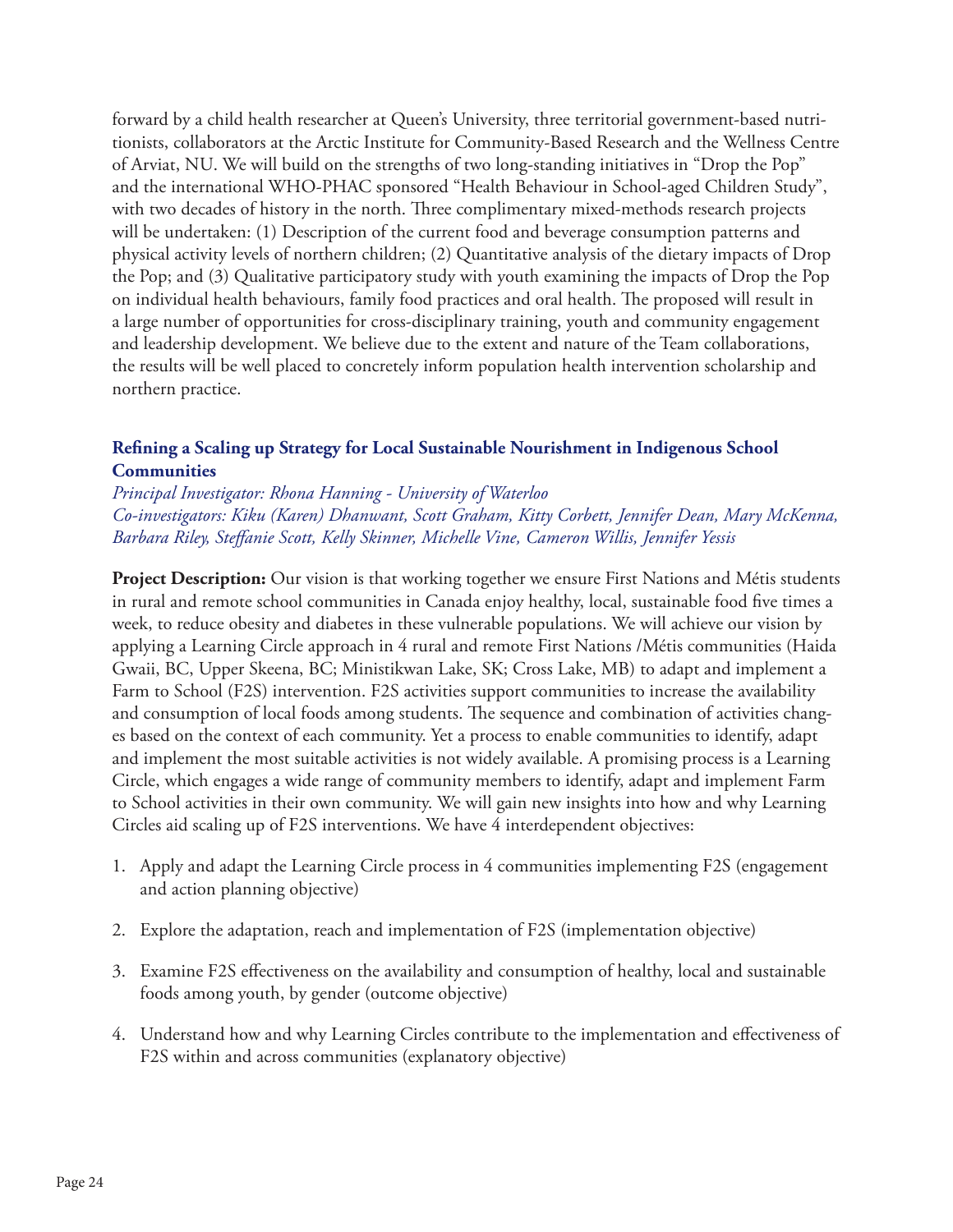We will use work with community members in each community to study their networks, assets and student diet quality. Analyses will integrate findings to answer what works for whom and why. We will produce a set of principles for scaling up the Farm to School intervention within existing communities, and in additional rural and remote communities.

# **The Aboriginal Youth Mentorship Program - Exploring the Potential for Dissemination Across Multiple Settings**

*Principal Investigator: Jonathan McGavock - University of Manitoba Co-investigators: Brian Torrance, Joannie Halas, Kate Storey, Alex McComber, Sharon Bruce, Heather Dean, Leah Ferguson, Anthony Hanley, Margaret Humbert, Amanda Johnson, Jay Johnson, Lucie Lévesque, Heather McRae, Jacquelyn Oncescu, Elizabeth Sellers, Garry Shen, Brandy Wicklow, Noreen Willows*

**Project Description:** Obesity and type 2 diabetes (T2D) are two of the most common chronic diseases in youth and disproportionately affect indigenous youth from all continents. Unfortunately, few interventions grounded in Indigenous teachings exist to reduce these statistics. We have developed a peer-led afterschool program that reduces risk factors for obesity and diabetes in Indigenous youth. The current proposal is designed to determine if and how this program can be scaled up from 1 to 13 communities across 5 provinces in Canada.

# **Measuring the Impact of Local Food Strategies in Aboriginal Communities to Improve Food Access and Reduce the Prevalence of Obesity and Obesity Related Disease**

*Principal Investigator: Michael Robidoux - University of Ottawa Co-investigators: Lois Philipp, Wendy Trylinski, Eric Doucet, François Haman, Mary-Ellen Harper, Courtney Mason, Sonia Wesche*

**Project Description:** Over the past several decades Aboriginal populations in northern Canada have undergone dietary and lifestyle transformations which have resulted in alarming rates of obesity and obesity related diseases, in particular type 2 diabetes mellitus, hypertension, dyslipidemia and cardiovascular disease. While it is clear that in northern Aboriginal communities, limited physical activity contributes to the higher than average rates of obesity and obesity related diseases, maintaining a healthy diet is critical for the prevention/reduction of obesity and obesity related diseases. In this context, the work presented in this proposal builds on our previous efforts to implement community-based programs to improve food access. We propose a two-pronged approach that aims to a) further improve and support food access programs, and b) evaluate the impact of these programs on the dietary practices and metabolic health of individuals living in these communities. It is expected that, in view of the limited access to nutritious and high prevalence of chronic diseases in many northern communities, improved access to nutritious foods and increased intake of these foods will result in significant improvements in metabolic conditions linked to a number of chronic diseases.